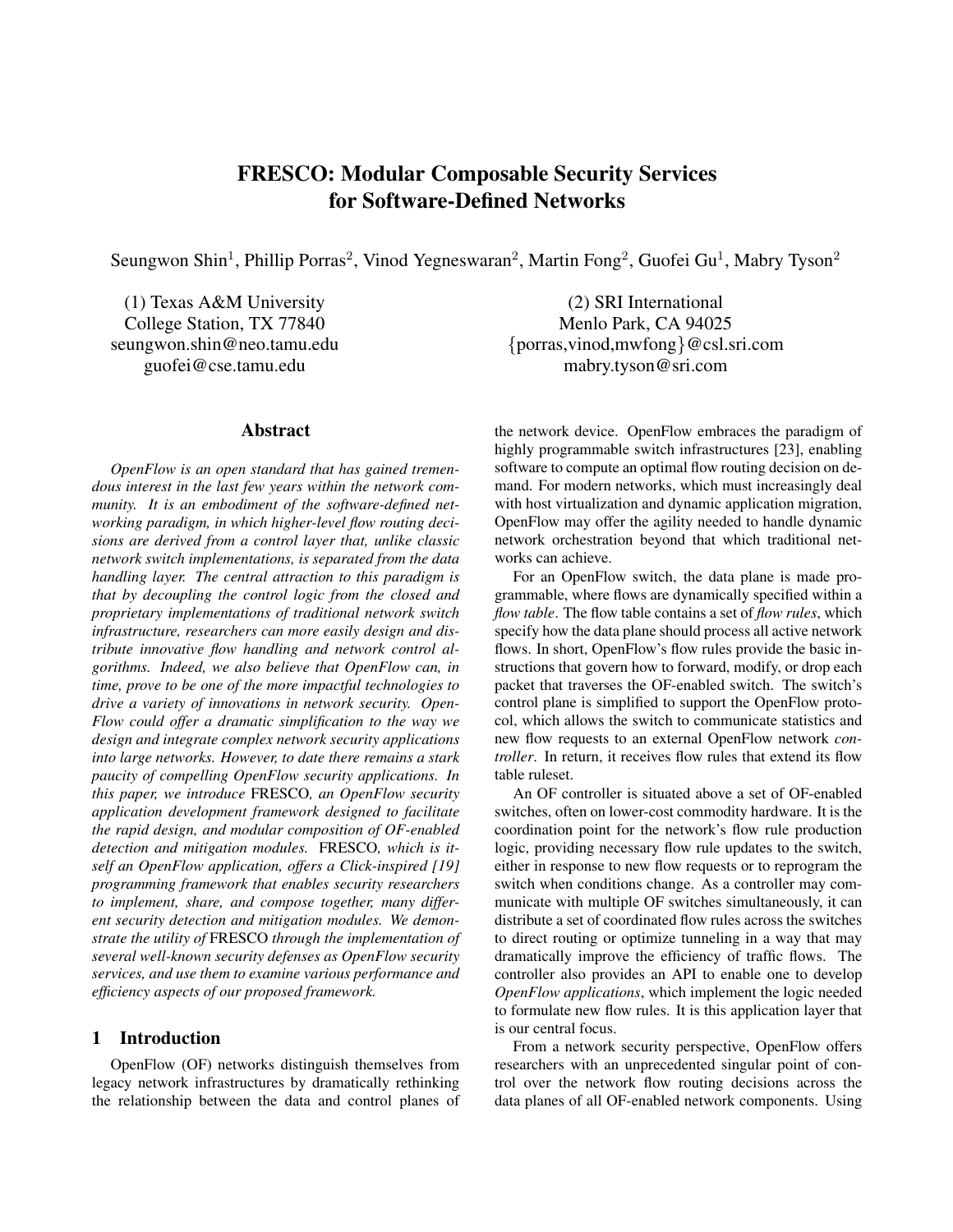OpenFlow, an *OF security app* can implement much more complex logic than simplifying halting or forwarding a flow. Such applications can incorporate stateful flow rule production logic to implement complex quarantine procedures, or malicious connection migration functions that can redirect malicious network flows in ways not easily perceived by the flow participants. Flow-based security detection algorithms can also be redesigned as OF security apps, but implemented much more concisely and deployed more efficiently, as we illustrate in examples within this paper.

We introduce a new security application development framework called *FRESCO*. *FRESCO* is intended to address several key issues that can accelerate the composition of new OF-enabled security services. *FRESCO* exports a scripting API that enables security practitioners to code security monitoring and threat detection logic as modular libraries. These modular libraries represent the elementary processing units in *FRESCO*, and may be shared and linked together to provide complex network defense applications.

*FRESCO* currently includes a library of 16 commonly reusable modules, which we intend to expand over time. Ideally, more sophisticated security modules can be built by connecting basic *FRESCO modules*. Each *FRESCO* module includes five interfaces:  $(i)$  input,  $(ii)$  output,  $(iii)$  event,  $(iv)$  parameter, and  $(v)$  action. By simply assigning values to each interface and connecting necessary modules, a *FRESCO* developer can replicate a range of essential security functions, such as firewalls, scan detectors, attack deflectors, or IDS detection logic.

*FRESCO* modules can also produce flow rules, and thus provide an efficient means to implement security directives to counter threats that may be reported by other *FRESCO* detection modules. Our *FRESCO* modules incorporate several security functions ranging from simple address blocking to complex flow redirection procedures (dynamic quarantine, or reflecting remote scanners into a honeynet, and so on). *FRESCO* also incorporates an API that allows existing DPI-based legacy security tools (e.g., BotHunter [12]) to invoke *FRESCO's* countermeasure modules. Through this API, we can construct an efficient countermeasure application, which monitors security alerts from a range of legacy IDS and anti-malware applications and triggers the appropriate *FRESCO* response module to reprogram the data planes of all switches in the OpenFlow network.

Contributions. In summary, our primary contribution is the introduction of *FRESCO*, which simplifies the development and deployment of complex security services for OpenFlow networks. To this end, we describe

• *FRESCO*: a new application development framework to assist researchers in prototyping new composable security services in OF-enabled networks. *FRESCO* scripts can be defined in a manner agnostic to OF controller implementation or switch hardware (an important feature given the rapid evolution of the protocol standard).

- A collection of OpenFlow security mitigation directives (*FRESCO* modules) and APIs to enable legacy applications to trigger these modules. Using *FRESCO*, security projects could integrate alarms from legacy network security DPI-based applications as inputs to *FRESCO* detection scripts or as triggers that invoke *FRESCO* response scripts that generate new flow rules.
- Several exemplar security applications demonstrate both threat detection and mitigation in an OpenFlow network, including scan detectors [16, 35, 15] and BotMiner [11]. We further show that existing security applications can be easily created with the use of *FRESCO*. For example, our *FRESCO* implementations demonstrate over 90% reduction in lines of code when compared to standard implementations and recently published OpenFlow implementations [24].
- A performance evaluation of *FRESCO*, which shows promise in developing OpenFlow security services that introduce minimal overhead for use in live network environments.

### 2 Background and Motivation

Our intent is to design an application framework that enables the modular design of complex OF-enabled network security services, which can be built from smaller sharable libraries of security functions. Before presenting *FRESCO*'s design, we first review some of the challenges that motivate the features of our framework.

#### 2.1 The Information Deficiency Challenge

OpenFlow controllers do not uniformly capture and store TCP session information, among other key state tracking data, which is often required to develop security functionality (e.g., TCP connection status, IP reputation). We call this an information deficiency challenge. The *FRESCO* architecture incorporates a database module (*FRESCO*-DB) that simplifies storage and management of session state shared across applications. *FRESCO* also exports a high-level API in the *FRESCO* language that abstracts away complexities relating to switch management and specific controller implementations. This abstraction is a critical feature to enable module sharing across OpenFlow network instances that may vary in controller and OpenFlow protocol version.

#### 2.2 The Security Service Composition Challenge

The *FRESCO* framework incorporates a modular and composable design architecture, inspired by the Click router architecture [19], which fosters rapid and collaborative development of applications through module composition. For example, a security module design to recognize certain traffic patterns that may represent a threat should be easily linkable to a variety of potential threat mitigation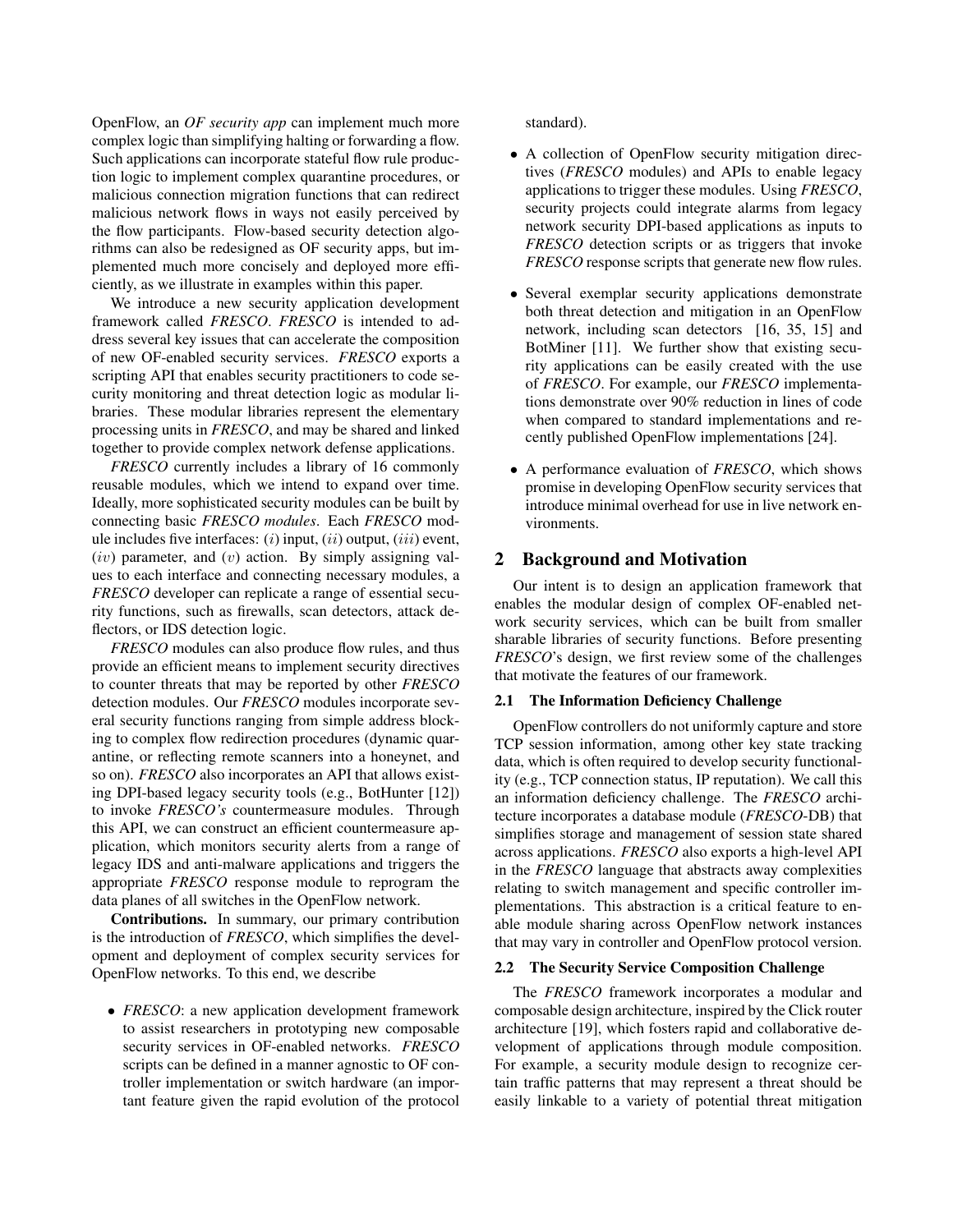

**Figure 1. High-level overview of the** *FRESCO* **architecture.**

modules that, when triggered by the detection module, produce appropriate flow rule responses. *FRESCO* incorporates a scripting language that enables the linking of modules through data sharing and event triggering. Another important challenge is the need to provide an API that can facilitate flow rule production decisions using information produced from legacy DPI-based security applications (such as IDS or anti-malware applications).

#### 2.3 The Threat Response Translation Challenge

The OpenFlow protocol enables the controlling software layer to communicate flow handling instructions to the data plane. However, while network security technologies do indeed produce threat alerts applicable to responses for individual flows, these technologies also have a need to express more complex (even stateful) security response directives that may span many flow rules, or even address networkwide attack scenarios. We call this the threat response translation challenge.

For example, one may wish to define a notion of host quarantine, in which all flows from an infected internal machine are blocked, with the exception that the machine's web traffic should be redirected to a web server that returns quarantine notification pages to the machine's user. One might also wish to define redirection directives that will silently redirect flows from a detected hostile external entity away from an internal production network and into a honeynet for analysis. One might even want to produce a network-wide response to shun malicious traffic, or alternatively, incorporate high-priority flow rules to ensure that emergency administrative flows succeed during a DOS attack.

Such security directives may require a complex set of flow rule production logic, which is also ideally sharable as

a countermeasure library that could be coupled with many different detection algorithms.

## 3 *FRESCO* DESIGN

The *FRESCO* framework consists of an application layer (which provides an interpreter and APIs to support composable application development) and a security enforcement kernel (SEK, which enforces the policy actions from developed security applications), as illustrated in Figure 1. Both components are integrated into NOX, an open-source openflow controller.

*FRESCO's* application layer is implemented using NOX python modules, which are extended through FRESCO's APIs to provide two key developer functions: (i) a *FRESCO* Development Environment [DE], and (ii) a Resource Controller [RC], which provides FRESCO application developers with OF switch- and controller-agnostic access to network flow events and statistics.

Developers use the *FRESCO script* language to instantiate and define the interactions between the NOX python security modules (we present *FRESCO's* scripting language in Section 4.3). These scripts invoke *FRESCO*-internal modules, which are instantiated to form a security application that is driven by the input specified via the FRESCO scripts (e.g., TCP session and network state information) and accessed via *FRESCO's* DE database API. These instantiated modules are triggered (executed) by *FRESCO* DE as the triggering input events are received. FRESCO modules may also produce new flow rules, such as in response to a perceived security threat, which are then processed by the controller's security enforcement kernel [SEK] (Section 5).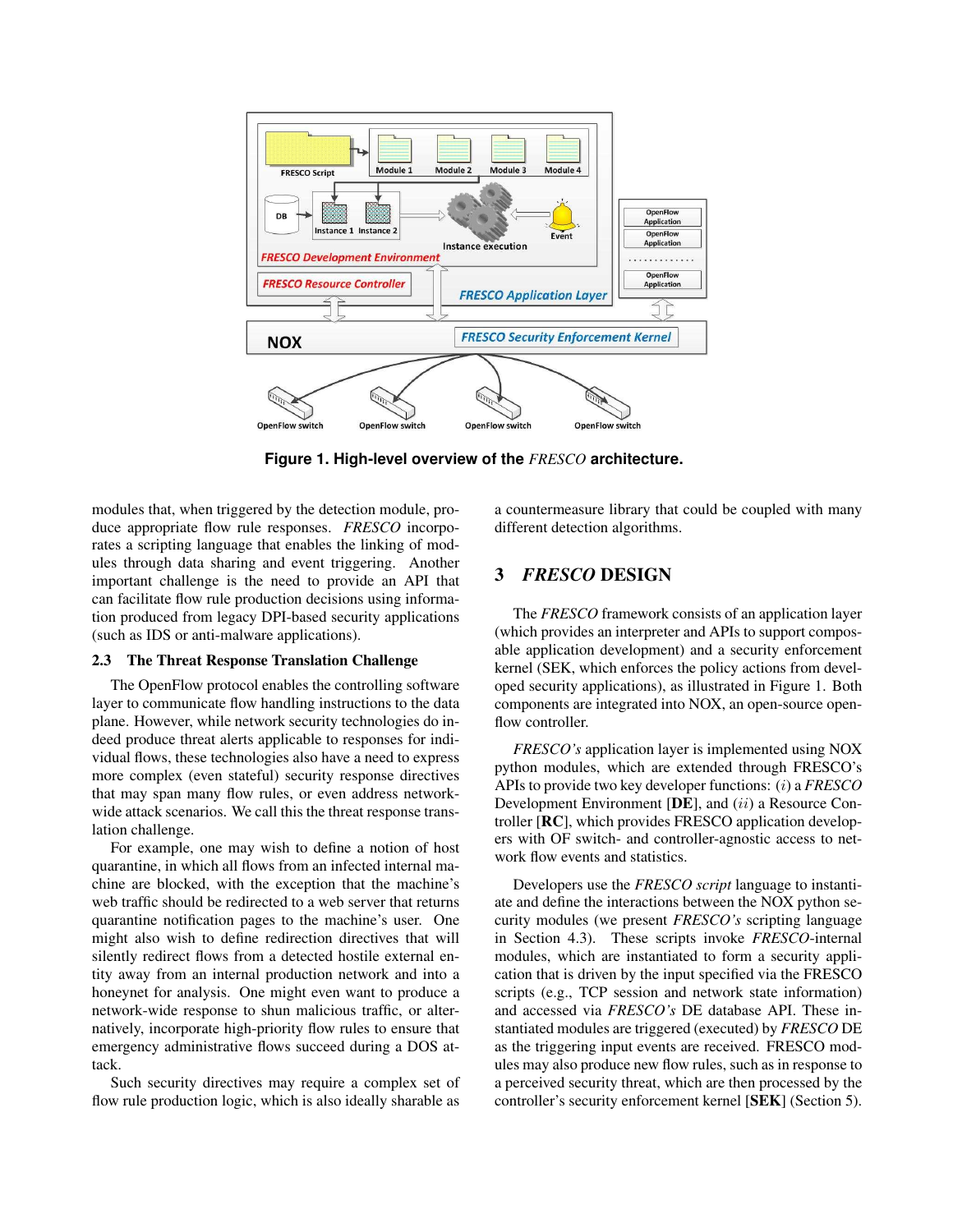### 4 *FRESCO* Application Layer

The basic operating unit in the *FRESCO* framework is called a *module*. A module is the most important element of *FRESCO*. All security functions running on *FRESCO* are realized through an assemblage of modules. Modules are defined as Python objects that include five interface types: (i) *input*, (ii) *output*, (iii) *parameter*, (iv) *action*, and (v) *event*. As their names imply, *input* and *output* represent the interfaces that receive and transmit values for the module. A *parameter* is used to define the module's configuration or initialization values. A module can also define an *action* to implement a specific operation on network packets or flows. An *event* is used to notify a module when it is time to perform an action.

A module is implemented as an event-driven processing function. A security function can be realized by a single module or may be composed into a directed graph of processing to implement more complex security services. For example, if a user desires to build a naive *port comparator* application whose function is to drop all HTTP packets, this function can be realized by combining two modules. The first module has *input*, *output*, *parameter*, and *event*. The *input* of the first module is the destination port value of a packet, its *parameter* is the integer value 80, an *event* is triggered whenever a new flow arrives, and *output* is the result of comparing the *input* destination port value and parameter value 80. We pass the *output* results of the first module as *input* of the second module and we assign drop and forward *actions* to the second module. In addition, the second module performs its function whenever it is pushed as an *input*. Hence, the *event* of this module is set to be *push*. A module diagram and modules representing this example scenario are shown in Figure 2.



### **Figure 2. Illustration of** *FRESCO* **module design (left: model diagram; right: naive port comparator application)**

An *action* is an operation to handle network packets (or flows). The actions provided by *FRESCO* derive from the actions supported by the NOX OpenFlow controller. The OpenFlow standard specifies three required actions, which should be supported by all OpenFlow network switches, and four optional actions, which might be supported by Open-Flow network switches [29]. OpenFlow requires support for three basic actions: (i) *drop*, which drops a packet, (ii) *output*, which forwards a packet to a defined port (in this paper, we sometimes use the term *forward* to denote the output action), and (iii) *group*, which processes a packet through the specified group. As these actions must be supported by all OpenFlow network switches, *FRESCO* also exports them to higher-level applications.

One optional action of interest is the *set action*, which enables the switch to rewrite a matching packet's header fields (e.g., the source IP, destination port) to enable such features as flow path redirection. Because one of the primary goals of *FRESCO* is to simplify development of security functions, *FRESCO* handles possible issues related to the *set action* by breaking the *set action* into three more specific actions: *redirect*, *mirror*, and *quarantine*. Through the *redirect action*, an application can redirect network packets to a host without explicitly maintaining state and dealing with address translation. *FRESCO* offloads session management tasks from applications and automatically changes the source and destination IP address to handle redirects. The *mirror action* copies an incoming packet and forwards it to a mirror port for further analysis. The functionality may be used to send a packet to a feature or other packet analysis systems. The *quarantine action* isolates a flow from the network. Quarantine does not mean dropping a particular flow, but rather, *FRESCO* attaches a tag to each packet to denote a suspicious (or malicious) packet. If a packet has the tag, then this packet can traverse only to allowed hosts (viz., a *FRESCO* script can fishbowl an infected host into an isolated network using packet tags).

### 4.1 *FRESCO* Development Environment

The *FRESCO development environment (DE)* provides security researchers with useful information and tools to synthesize security controls. To realize this goal, we design the *FRESCO* DE with two considerations. First, this environment must export an API that allows the developer to detect threats and assert flow constraints while abstracting the NOX implementation and OF protocol complexities. Second, the component must relieve applications from the need to perform redundant data collection and management tasks that are common across network security applications. The *FRESCO* development environment provides four main functions:  $(i)$  script-to-module translation,  $(ii)$ database management,  $(iii)$  event management, and  $(iv)$  instance execution.

Script-to-module translation: This function automatically translates *FRESCO* scripts to modules, and creates instances from modules, thus abstracting the implementation complexities of producing OF controller extensions. It is also responsible for validating the registration of modules. Registration is performed via a registration API, which enables an authorized administrator to generate a *FRESCO* application ID and an encryption key pair. The developer embeds the registered application ID into the *FRESCO* script, and then encrypts the script with the supplied private key. The naming convention of *FRESCO* applications incorporates the application ID, which is then used by *FRESCO* to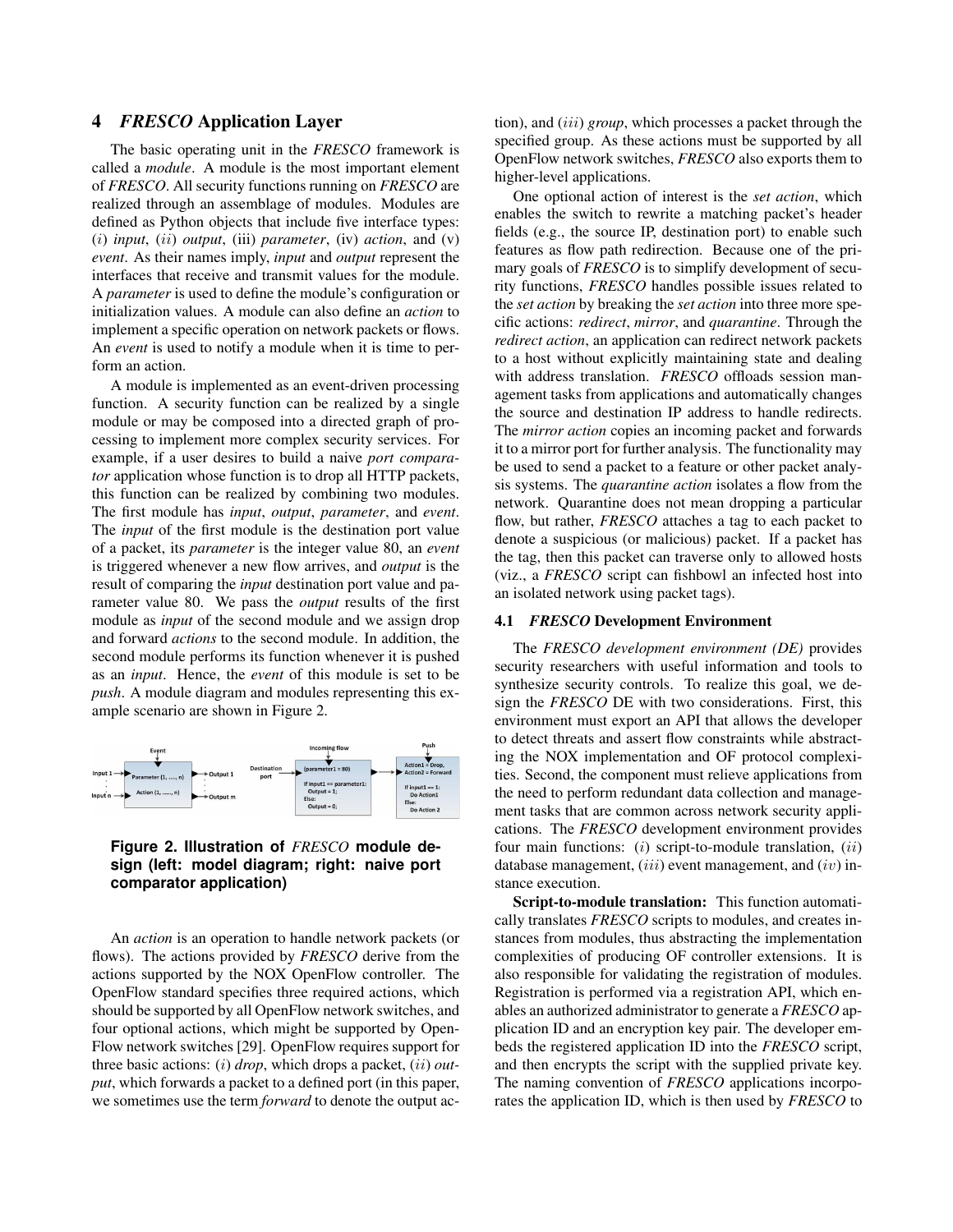associate the appropriate public key with the application. In addition to registering modules, the module manager coordinates how modules are connected to each other and delivers input and event values to each module.

Database management: The DB manager collects various kinds of network and switch state information, and provides an interface for an instance to use the information. It provides its own storage mechanism that we call the *FRESCO-DataBase (F-DB)*, which enables one to share state information across modules. For example, if an instance wants to monitor the number of transferred packets by an OpenFlow enabled switch, it can simply request the F-DB for this information. In addition, this database can be used to temporarily store an instance.

Event management: The event manager notifies an instance about the occurrence of predefined events. It checks whether the registered events are triggered, and if so delivers these events to an instance. *FRESCO* supports many different kinds of events, including flow arrivals, denied connections, and session resets. In addition, the event manager exposes an API that enables event reporting from legacy DPI-based security applications, such as Snort [38] or BotHunter [12]. The security community has developed a rich set of network-based threat monitoring services, and the event manager's API enables one to tigger instances that incorporate flow rule response logic.  $<sup>1</sup>$ </sup>

Instance execution: This function loads the created instances into memory to be run over the *FRESCO* framework. During load time, *FRESCO* decrypts the application using the associated public key, and confirms that the ID embedded in the script corresponds to the appropriate public key. The application then operates with the authority granted to this application ID at registration time.

#### 4.2 *FRESCO* Resource Controller

The *FRESCO* resource controller monitors OpenFlow network switches and keeps track of their status. A flow rule that is distributed from a *FRESCO* application is inserted into a flow table in an OpenFlow switch. Because the flow table has a limit on the number of entries it can hold, it is possible that a flow rule from a *FRESCO* application cannot be inserted into the flow table. However, because flow rules from a *FRESCO* application deal with security policy enforcement, such flow rules require immediate installation into the flow table of an OpenFlow network switch. Thus, *FRESCO* may forcibly evict some old or stale flow rules, both *FRESCO* and non-*FRESCO*, from the switch flow table to make space for new flow rules. This operation is done by the resource controller. Garbage collecting inactive *FRESCO* rules does not compromise the network security policy: if a prohibited flow is re-attempted later, the *FRESCO* SEK will prevent other OF applications from performing the flow setup.

The resource controller performs two main functions. The first function, which we call the *switch monitor*, periodically collects switch status information, such as the number of empty flow entries, and stores the collected information in the switch status table. The second component, i.e., the *garbage collection*, checks the switch status table to monitor whether the flow table in an OpenFlow switch is nearing capacity. If the availability of a flow table becomes lower than a threshold value  $(\theta)$ , the garbage collector identifies and evicts the least active flow, using least frequently used (LFU) as *FRESCO*'s default policy.

#### 4.3 *FRESCO* Script Language

To simplify development of security applications, *FRESCO* provides its own script language to assist developers in composing security functions from elementary modules. The textual language, modeled after the Click language [19], requires the definition of six different variables per instance of modular element:  $(i)$  type,  $(ii)$  input,  $(iii)$ output,  $(iv)$  parameter,  $(v)$  action, and  $(vi)$  event.

To configure modules through a *FRESCO* script, developers must first create an instance of a module, and this instance information is defined in *type* variable. For example, to use a function that performs a specific action, a developer can create an instance of the ActionHandler module (denoted as type:ActionHandler within a *FRESCO* script).

Developers can specify a script's input and output, and register events for it to process by defining the script's *input*, *output*, *parameter*, and *event* variables. Multiple value sets for these variables (e.g., specifying two data inputs to input) may be defined by using a comma as the field separator.

Defining an instance is very similar to defining a function in C or C++. A module starts with the module name, two variables for representing the number of inputs and outputs, and left braces (i.e.,  $\{$  ). The numbers of inputs and outputs are used to sanity check the script during module translation. Like C or C++ functions, a module definition ends with a right brace  $(i.e., \}$ ).

The action variable represents actions that a module will perform based on some conditions, where the conditions are determined by one of the *input* items. There may be multiple conditions in the action, which are separated by semicolons. We summarize these variables in Table 1, and Figure 3 shows example scripts of the port comparator application shown in Figure 2 (right) with two connecting modules.

*FRESCO* Script Execution: We use a simple running example, shown in Figures 3 and 4, to illustrate the execution of a FRESCO script. First, an administrator composes a FRESCO script (shown in Figure 3) (1), and loads it into *FRESCO* (2). Next, when Host A sends a packet to port 80 of Host B through an OpenFlow switch, as illustrated in Figure 4 (3), this packet delivery event is reported to the FRESCO DE (4). The *FRESCO* DE cre-

<sup>&</sup>lt;sup>1</sup>The example case for this scenario is shown in section 6.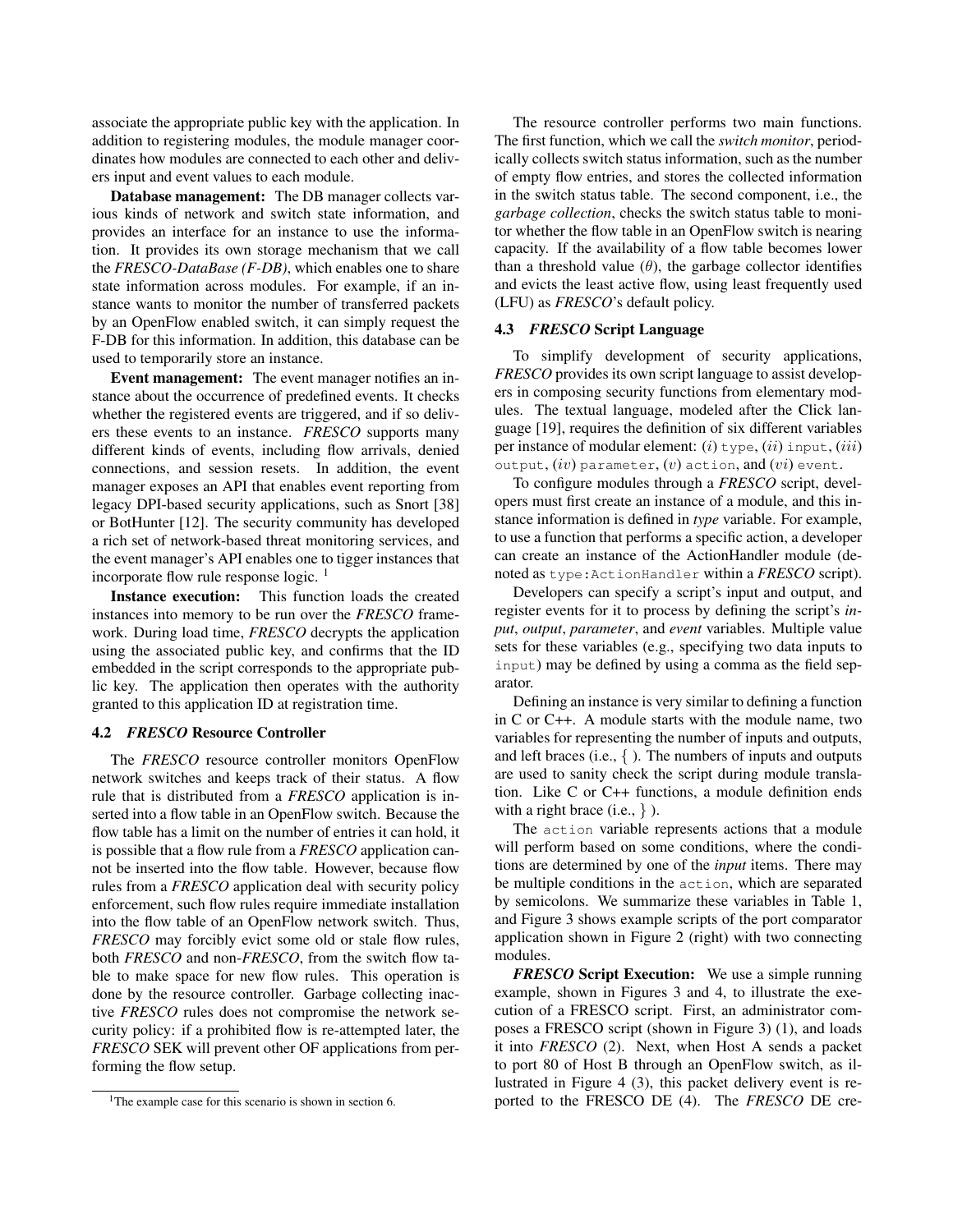| <b>Variable</b>                 | <i>Explanation</i>                                 | <b>Possible Values</b>                                                  |  |  |
|---------------------------------|----------------------------------------------------|-------------------------------------------------------------------------|--|--|
| instance name (#input)(#output) | denotes an instance name (should be unique)        | (#input) and (#output) denote the number of inputs and outputs          |  |  |
| type: [module]                  | denotes a module for this instance                 | [module] names an existing module                                       |  |  |
| input: $a_1, a_2,$              | denotes input items for a module                   | $a_n$ may be set of flows, packets or integer values                    |  |  |
| output: $b_1, b_2,$             | denotes output items for a module                  | $b_n$ may be set of flows, packets or integer values                    |  |  |
| parameter: $c_1$ , $c_2$ ,      | denotes configuration values of a module           | $c_n$ may be real numbers or strings                                    |  |  |
| event: $d_1, d_2,$              | denotes events delivered to a module               | $d_n$ may be any predefined string                                      |  |  |
| action : condition ? action     | denotes set of conditions and actions per-         | condition follows the same syntax of <i>if condition</i> of python lan- |  |  |
|                                 | formed in the module                               | guage; action may be one of the following strings (DROP, FOR-           |  |  |
|                                 |                                                    | WARD, REDIRECT, MIRROR, QUARANTINE)                                     |  |  |
|                                 | denotes the module start ( $\{$ ) and end ( $\}$ ) |                                                                         |  |  |

**Table 1. Key variables in the** *FRESCO* **scripting language**

```
port_comparator (1)(1) {
   type:Comparator
   event:INCOMING_FLOW
   input:destination_port
   output:comparison_result
   parameter:80
/* no actions are defined */
   action: -
}
                                             do_action (1)(0) {
                                                type:ActionHandler
                                                event:PUSH
                                                input:comparison_result
                                                output: - /* no outputs are defined */parameter: - /* no parameters are defined */
                                             /* if input equals to 1, drop, otherwise, forward */
                                                action:comparator_result == 1 ? DROP : FORWARD
                                             }
```
**Figure 3.** *FRESCO* **script with two connecting modules used to build the naive port comparator**



**Figure 4. Operational illustration of running** *FRESCO* **script (case of the** *FRESCO* **script shown in Figure 3)**

ates instances from modules defined in the *FRESCO* script (i.e., port comparator instance from comparator module and do action instance from ActionHandler module) and dynamically loads them. The *FRESCO* DE runs each instance (5, 6), and when it receives an action from the do action module (i.e., drop) (7), it translates this action into flow rules, which can be understood by an OpenFlow switch. Finally, these flow rules are installed into the switch through the *FRESCO* SEK (8).

# 5 *FRESCO* Security Enforcement Kernel

Security applications developed in *FRESCO* scripts can enforce diverse security policies, such as DROP, REDI-RECT, QUARANTINE, to react to network threats by simply setting an *action* variable, as listed in Table 1. These high-level security policies can help developers focus on implementing security applications, and these policies will be automatically translated into flow rules for OpenFlow enabled switches by *FRESCO* DE (e.g., the REDIRECT action will be translated into three flow rules). Thus, developers do not need to care about network-level flow rules.

However, when *FRESCO* DE enforces translated flow rules to switches, it will face a new challenge, which stems from the fact that OpenFlow provides no inherent mechanisms to reconcile rule conflicts as competing OpenFlow applications assert new rules into a switch. For example, a set of rules designed to quarantine an internal computing server (i.e., the QUARANTINE action in a *FRESCO* script) might subsequently be overridden by a load-balancing application that may determine that the quarantined host is now the least-loaded server. One needs a mechanism to ensure that flow rules produced by a security application will take precedence over those produced from non-securityaware applications. OpenFlow also incorporates a packet alteration functions (i.e., the set action), specifiable within its flow rule format. This feature enables virtual tunnels between hosts, such that a virtual tunnel can be used to circumvent a flow rule that was inserted to prevent two hosts from establishing a connection.

To address this issue, *FRESCO* incorporates a security enforcement kernel (SEK), which is integrated directly into the OpenFlow controller upon which FRESCO operates. A more complete discussion of *FRESCO* SEK is provided in a published workshop paper [31]. *FRESCO* SEK offers several important features upon which FRESCO relies to ensure that flow rules derived from security services are prioritized and enforced over competing flow rules produced by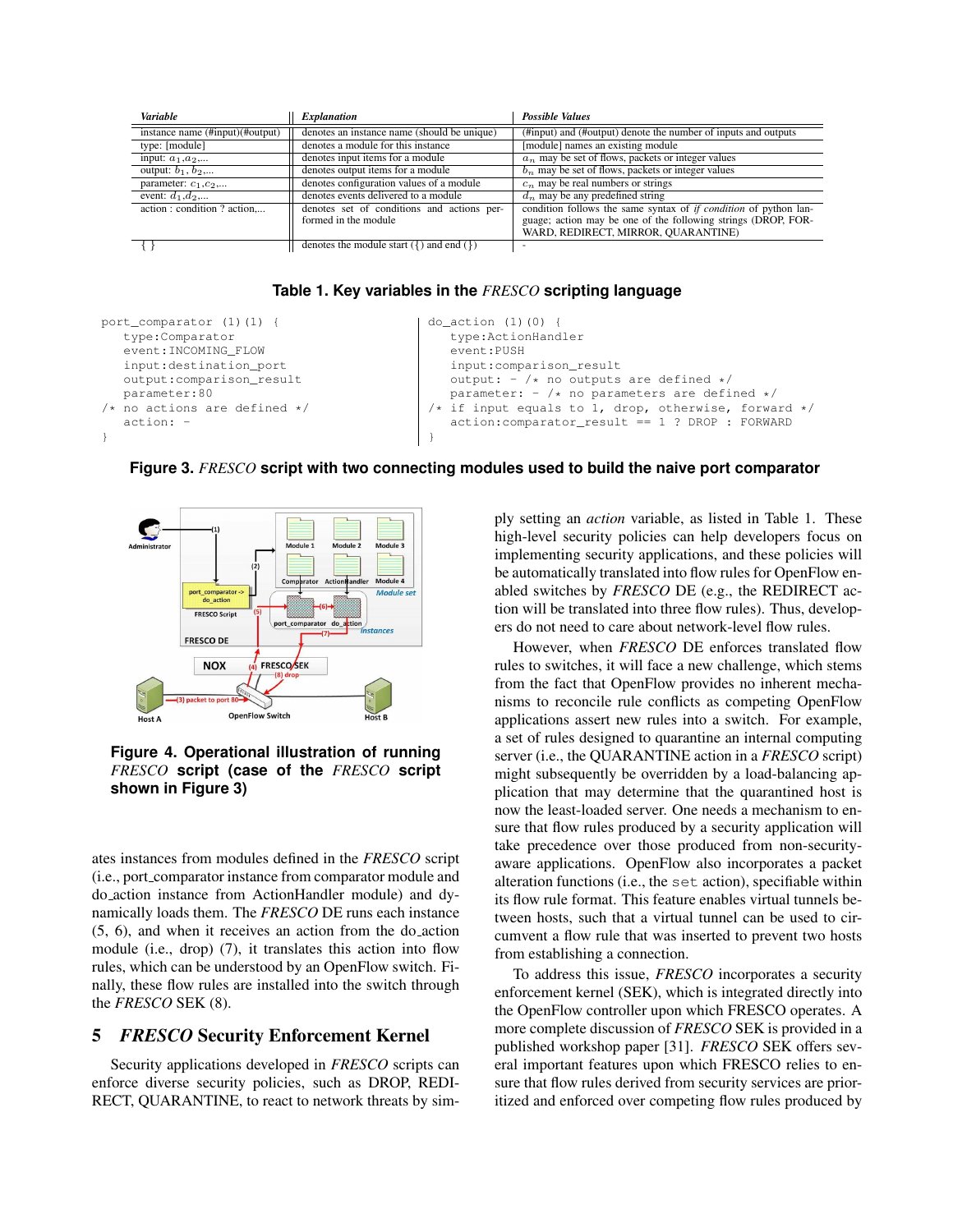non-security-critical applications:

- Rule source identification: The SEK introduces a trust model that allows FRESCO applications to digitally sign each candidate flow rule, thus enabling the SEK to determine if a candidate flow rule was produced by a FRESCO security module, by an OpenFlow application, or by a network administrator.
- Rule conflict detection: To detect conflicts between a candidate rule set and the set of rules currently active in the switch, the SEK incorporates an inline rule conflict analysis algorithm called *alias set rule reduction*, which detects flow rule conflicts, including those that arise through set actions that are used to produce virtual tunnels. Since this is not the main focus of this paper, we include a relatively more detailed description of our rule conflict detection algorithm in Appendix A.1 for interested readers.
- Conflict resolution: When a conflict arises, the SEK applies a hierarchical authority model that enables a candidate rule to override (replace) an existing flow rule when the digital signature of the rule source is deemed to possess more authority than the source whose rule is in conflict.

#### 6 Working Examples

We show two case studies by creating real working security applications written in *FRESCO* script.

#### 6.1 Implementing Reflector Net

*FRESCO's* power stems from its ability to use OpenFlow to effectively reprogram the underlying network infrastructure to defend the network against an emerging threat. To illustrate this notion, consider a *FRESCO* application that allows OF network operators to redirect malicious scanners to a third-party remote honeypot. Using *FRESCO* script, we compose two modules that first detect an active malicious scanner, and then reprogram the switch data plane to redirect all the scanner's flow into a remote honeynet. We refer to our composed security service as a threat *reflector net*, which effectively turns the address space of any OpenFlow network that deploys this service into a contact surface for a remote high-interaction honeypot. The incentive for an operator to use such a service is that the forensic evidence collected by the honeypot can be shared back for the purpose of refining the operator's local *FRESCO*-based firewall.

First, we create and configure a simple thresholdbased scan detector instance. Since *FRESCO* already provides a "ScanDetector" module, we can instantiate an instance from this module for selecting malicious external targets. For this example, let us assume that our scan analysis is triggered by an external entity producing large numbers of failed TCP connections. Thus, we establish TCP CONNECTION FAIL, which is captured in FRESCO's native DB service, as an input trigger event for our scan detection, which outputs a scan detection event when a threshold number of failed connections is observed.

Our FRESCO script instantiates the scan detection module using four key script variables:  $(i)$  input,  $(ii)$  output,  $(iii)$  parameter, and  $(iv)$  action. The input for this instance is a source IP address for a flow that causes TCP CONNECTION FAIL event. The parameter will determine a threshold value for a scan detection algorithm, and here, we set this value as 5 (i.e., if a source IP generates five failed TCP connections, we regard it as a scan attacker). The output is a source IP address and a scan detection result (noted as *scan result*), which are delivered to the second instance as input variables. The action variable is not defined here, as the logic required to formulate and insert flow rules to incorporate duplex redirection is modularized into a second flow redirection instance. The *FRESCO* script for our flow redirection instance is shown in Figure 5 (left).

We configure a redirector instance to redirect flows from the malicious scanner to a honeynet (or forward benign flows). This function is an instance of *FRESCO's* "Action-Handler" module. This instance uses a PUSH event, which triggers the instance each time "find scan" is outputted from the scan detection instance Finally, we need to define an action to redirect flows produced by scan attackers. Thus, we set the action variable of this instance as "scan\_result  $=$  1 ? REDIRECT : FORWARD", which indicates that if the input variable of scan\_result equals 1 (denoting the scanner) this instance redirects all flows related to the source IP address. The FRESCO script for this instance is shown in Figure 5 (right).

We test this script in an OpenFlow simulation environment with Mininet [25], which is commonly used to emulate OpenFlow networks, to show its real operation. In this test, we created three hosts (scanner, target host, and honeynet) and an OpenFlow enabled switch. All three hosts are connected to the switch and able to initiate flows to each another.

As illustrated in Figure 6, the malicious scanner (10.0.0.2) tries to scan the host (10.0.0.4) using Nmap tool [28]. The scan packets are delivered through an OpenFlow switch (1), where the switch then forwards the flow statistics to a *FRESCO* application (i.e., find scan instance) through a controller. The find scan instance determines that these packets are scan-related, and it sends the detection result to the do redirect instance to instantiate flow rules to redirect these packets to our honeynet (10.0.0.3) (2). At this time, the network configuration of the honeypot is different from the original scanned machine (10.0.0.4), which opens network port 445 while the honeypot opens network port 444. Then, the honeypot returns packets to the scanner as if it is the original target (3). Finally, the scanner receives packet responses from the honeypot (4), unaware that all of its flows are now redirected to and from the honeynet.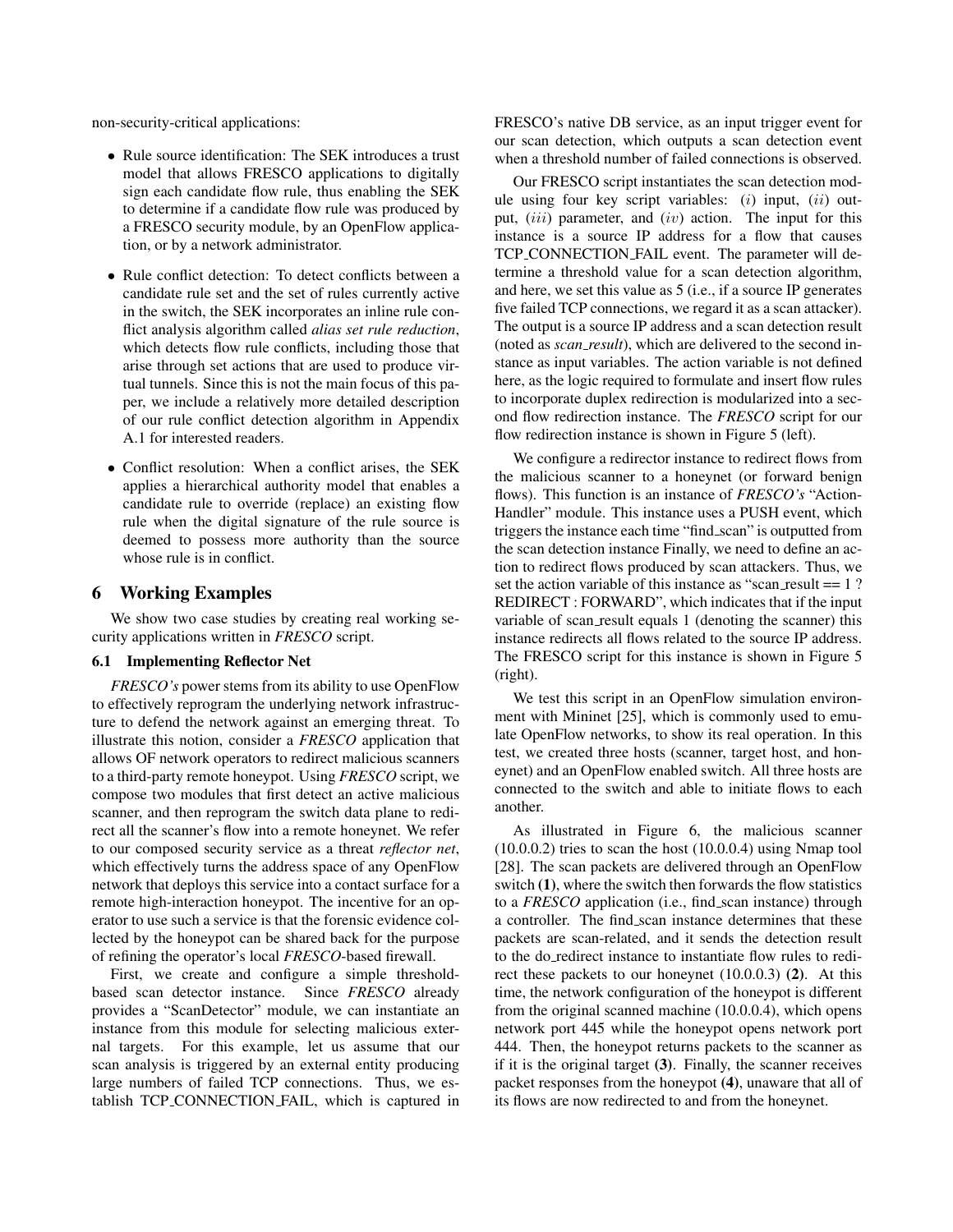```
find scan (1)(2) {
   type:ScanDetector
   event:TCP_CONNECTION_FAIL
   input:source_IP
   output:source_IP, scan_result
  parameter:5
/* no actions are defined */action: -
}
                                                        do_redirect (2)(0){
                                                           type:ActionHandler
                                                           event:PUSH
                                                           input:source_IP, scan_result
                                                           output: -
                                                           parameter: -
                                                        /* if scan result equals 1, redirect,
                                                           otherwise, forward */
                                                           action: scan_result == 1 ?
                                                                          REDIRECT : FORWARD
                                                        }
```


**Figure 5.** *FRESCO* **script with two connecting modules used to build a reflector net**

**Figure 6. Operational illustration of a** *FRESCO* **reflector net application**

### 6.2 Cooperating with a Legacy Security Application

*FRESCO* provides an interface, which receives messages from legacy security applications, such as Snort [38] and BotHunter [12]. Usually, we use these network security applications to monitor our networks, often using DPI-based techniques to identify malicious traffic content or by simply monitoring flow patterns. Using *FRESCO*, alerts produced from such network security monitors can be integrated into the flow rule production logic of OF-enabled networks. To do this, we employ *FRESCO* actions (e.g., drop and redirect) as responses against network attacks.

One might consider reimplementing classic network security applications directly as OpenFlow applications. However, such efforts are both costly in engineering time and subject to limitations in the availability of data provided by the OF controller. Also, OpenFlow does not export full packet content over its APIs, so DPI-based security services must be implemented as external applications. To reduce the integration burden, *FRESCO* provides a function of receiving messages from third-party security applications, and we can simply design response strategies based on the messages through *FRESCO* script.

A message from a third-party security application will be delivered to a module as a type of event - MES-SAGE LEGACY, and the format of a message is of two kinds: (i) *FRESCO* type and (ii) other standardized formats such as the intrusion detection message exchange format (IDMEF) [33]. If we use FRESCO type, it is notified in the event as a keyword of FRESCO, and it can be represented as MESSAGE LEGACY:FRESCO. If we use IDMEF, it can be shown as MESSAGE LEGACY:IDMEF.

In the scenario, shown in Figure 7, an attacker sends a bot binary (1) to the host C, and BotHunter responds by producing an infection profile (2). Then, BotHunter reports this information (i.e., the Victim IP and forensic confidence score for the infection) to a security application written in *FRESCO* script (3). If the profile's forensic score achieves a threshold value, the application imposes a quarantine action on the victim IP. The quarantine module uses the *FRESCO* SEK to enforce a series of flow rules that implement the quarantine action SEK (4, 5). Finally, if an infected host (the host C) sends another malicious data to other hosts, such as host A or host B (6), it is automatically blocked by the switch.



**Figure 7. Operational illustration of a** *FRESCO* **actuator cooperating with BotHunter**

To implement this function, we simply reconfigure the "do quarantine" instance (or create another instance) used in the above example scenario for this case. This time, we instantiate the instance with four alternate variables:  $(i)$  event,  $(ii)$  input,  $(iii)$  parameter, and  $(iv)$  condition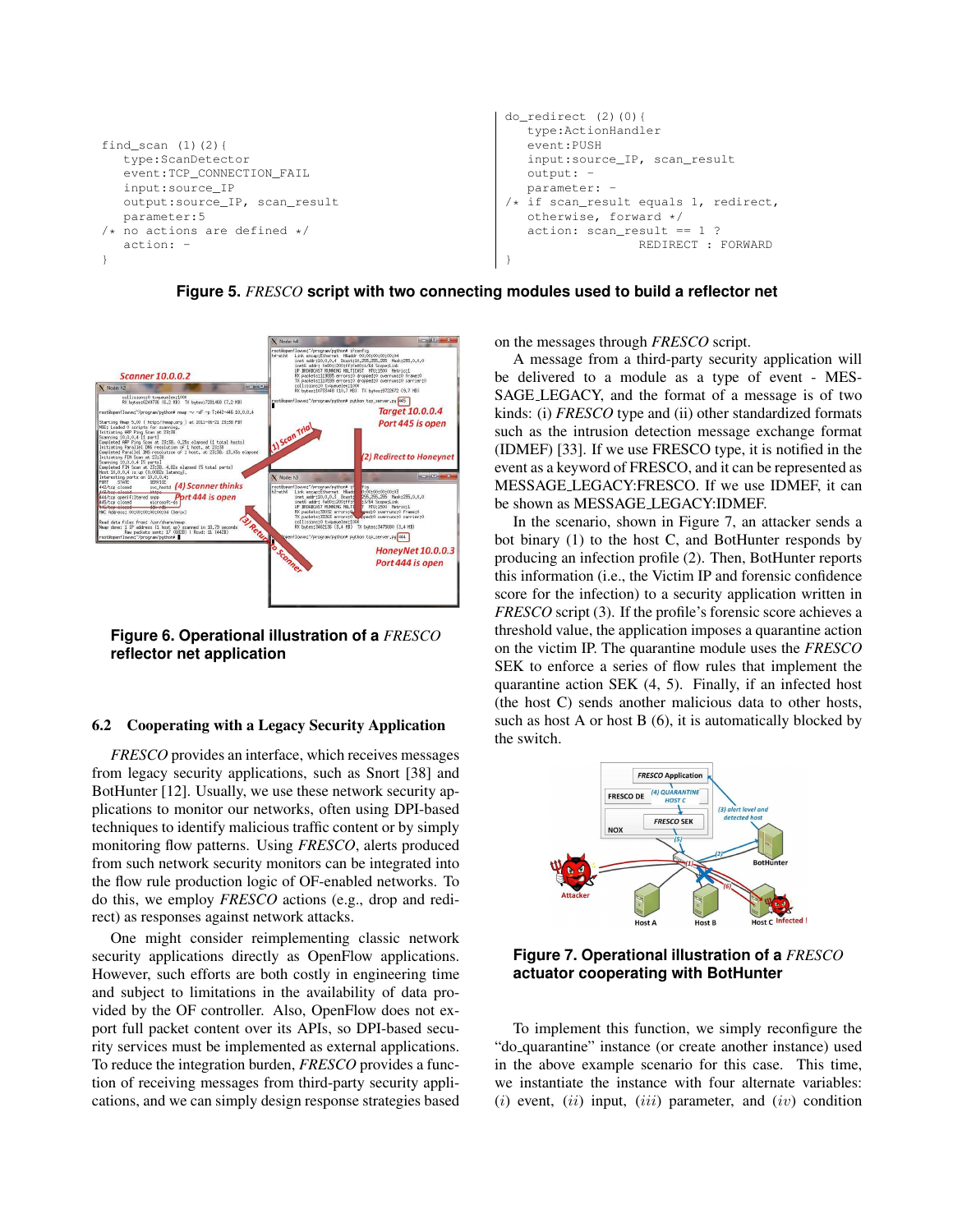part of action. When BotHunter forwards its infection alarm using the *FRESCO* API, we set the event variable as MESSAGE LEGACY:FRESCO. The input variables passed to this module include the victim ip (reported as infected by BotHunter), and the infection confidence score, which represents the degree of forensic evidence recorded within the infection profile. We also specify a parameter for the confidence threshold, and trigger the QUARANTINE action when the confidence score exceeds the confidence threshold. The *FRESCO* script for this instance is shown in Figure 8.

```
do_quarantine (2)(0){
  type:ActionHandler
   event:MESSAGE_LEGACY:FRESCO
  input:victim_ip,confidence_score
  outout: -parameter:confidence_threshold
/* redirect all flows from source IP */
  action:confidence_score > confidence_threshold
         ? QUARANTINE(victim_ip)
}
```
#### **Figure 8.** *FRESCO* **script for invoking host quarantine for BotHunter**

### 7 Implementation

We have developed a prototype implementation of the *FRESCO* architecture. The *FRESCO* Application Layer prototype is implemented in Python and runs as an Open-Flow application on NOX. The prototype operates on NOX version 0.5.0 using the OpenFlow 1.1.0 protocol, and is implemented in approximately 3,000 lines of Python. *FRESCO* modules are implemented as independent Python objects, and inputs and parameters of a module are input variables to the Python object. The return values of a Python object are considered as output values of a module.

A sample implementation of the *FRESCO* Comparator module, used in Figure 2 (right), is presented in Figure 9. All modules in *FRESCO* start with the function of module\_start, and this function has two arguments:  $(i)$ input dic, which is a dictionary data structure containing F-DB, event, and input values, and  $(ii)$  param list, which is a list structure storing user-defined parameter values. All variables starting with "FR " are *FRESCO* native variables. The developer fills in additional specialized logic at the bottom of the module (lines 13-18).

The *FRESCO* SEK is implemented as a native C++ extension of the NOX source code in approximately 1160 lines of C++ code. We modified the send openflow command function, whose main operation is to send OpenFlow commands to network switches, to capture flow rules from all OpenFlow applications. *FRESCO* SEK intercepts flow rules in the function and stores them into the security constraints table if the rules are from *FRESCO* applications (i.e., flow rules produced

```
1 def module_start(input_dic, param_list):
2 # initialize FRESCO native inputs
3 FR_FDB = input_dic['FR_FDB']
4 FR_event = in_dic['FR_event']
 5 FR_input = input_dic['FR_input']
 6
7 # initialize FRESCO variables
 8 FR_ret_dic = {}
9 FR_ret_dic['output'] = []<br>10 FR ret dic['action'] = No
     10 FR_ret_dic['action'] = None
11
12 # start - user defined logic
13 if param_list[0] == FR_input[0]:
14 output = 1
15 else:
        output = 017
18 FR_ret_dic['output'].append(output)
19 # end - user defined logic
\frac{20}{21}21 return FR_ret_dic
```
**Figure 9.** *FRESCO* **Comparator module**

through the *FRESCO* path are considered trusted flow rules and are preserved as active network security constraints). If a flow rule is from a non-*FRESCO* application, *FRESCO* SEK evaluates the rule to determine if a conflict exists within its security constraints table. The match algorithm is specifically optimized to perform the least-expensive comparisons first. If there are conflicts, an error message is returned to the OF application. Otherwise, the rule is forwarded to the network switches. We implement and evaluate the security constraint table using the in-memory database opportunistic best-fit comparison algorithm, which reports an ability to execute queries in near-constant lookup time.

### 8 System Evaluation

We now evaluate the *FRESCO* framework with respect to its ease of use, flexibility, and security constraints preservation. To evaluate components in *FRESCO*, we employ *mininet* [25], which provides a rapid prototyping environment for the emulation of OpenFlow network switches. Using mininet, we have emulated one OpenFlow network switch, three hosts connected to the switch, and one host to operate our NOX controller. We perform flow generation by selecting one or two hosts to initiate TCP or UDP connections. The remaining host is employed as a medium interaction server, which responds to client application setup requests. We hosted our evaluation environment on an Intel i3 CPU with 4 GB of memory. In addition, we conduct live performance evaluations of the *FRESCO* SEK using an HP ProCurve 6600 OF-enabled switch in a test network laboratory.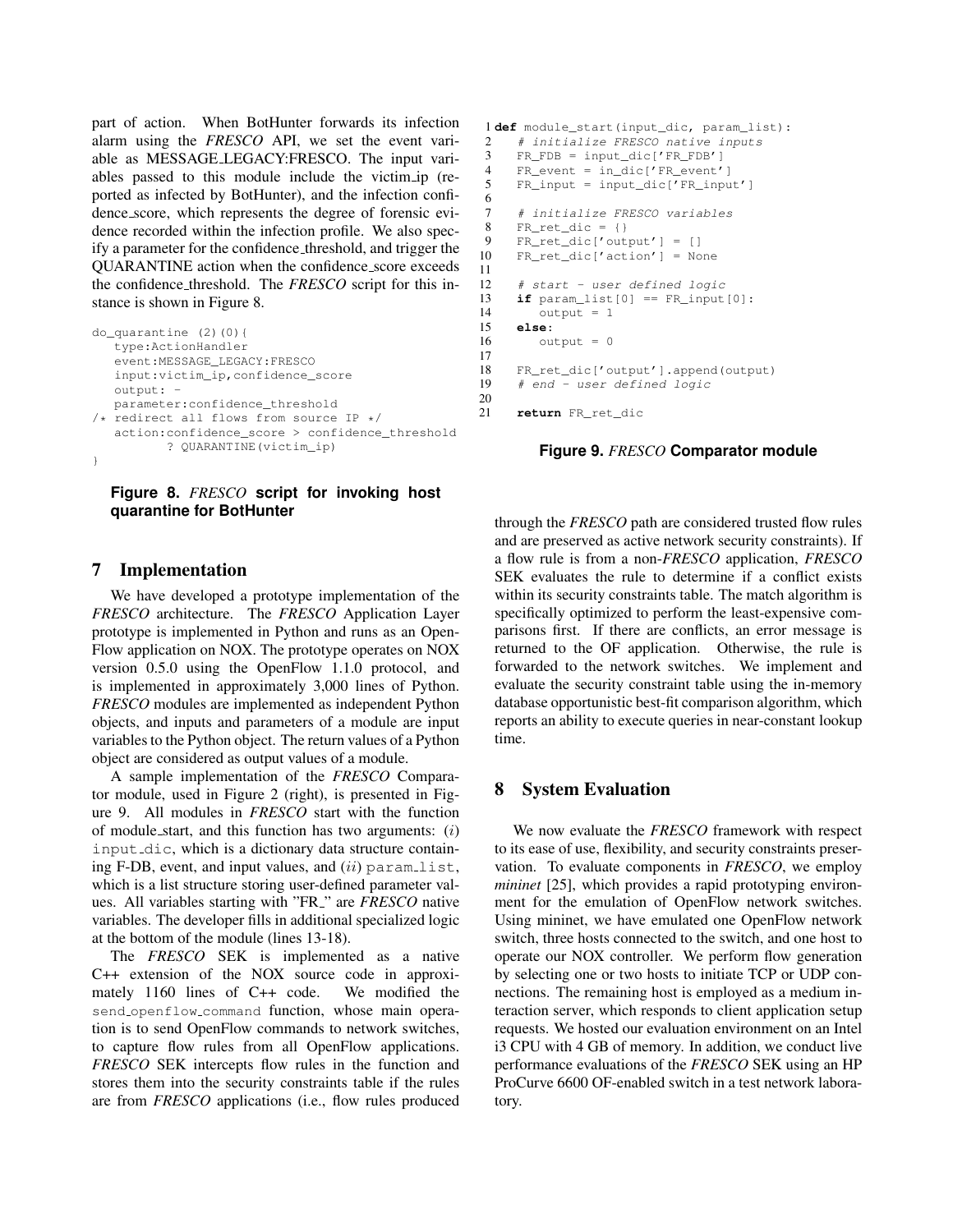#### 8.1 Evaluating Modularity and Composability

For the evaluation, we begin with the basic problem of identifying entities performing flow patterns indicative of malicious network scanning, and compare schemes of implementing network scanning attacks with and without the use of *FRESCO*.

While network scanning is a well-studied problem in the network security realm, it offers an opportunity to examine the efficiency of entity tracking using *FRESCO*. Many wellestablished algorithms for scan detection exist [16, 15, 35]. However, under OpenFlow, the potential for *FRESCO* to dynamically manipulate the switch's data path in reaction to malicious scans is a natural objective. This scenario also lets us examine how simple modules can be *composed* to perform data collection, evaluation, and response.

1. *FRESCO* Scan Deflector Service. Figure 10 illustrates how *FRESCO* modules and their connections can be linked together to implement a *malicious scan deflector* for Open-Flow environments. This scan detection function consists of the three modules described above. First, we have a module for looking up a blacklist. This module checks a blacklist table to learn whether or not an input source IP is listed. If the table contains the source IP, the module notifies its presence to the second module. Based on the input value, the second module performs threshold-based scan detection or it drops a packet. If it does not drop the packet, it notifies the detection result to the third module. In addition, this second module receives a parameter value that will be used to determine the threshold. Finally, the third module performs two actions based on input. If the input is 1, the module redirects a packet. If the input is 0, it forwards a packet. Implementing the three modules required 205 lines of Python code and 24 lines of *FRESCO* script (this script is shown in Figure 11).



**Figure 10.** *FRESCO* **composition of a Scan Deflector**

2. *FRESCO* BotMiner Service. To illustrate a more complex flow analysis module using *FRESCO*, we have implemented a *FRESCO* version of the *BotMiner* [11] application. Note that our goal here is not faithful, "bugcompatible" adherence to the full BotMiner protocol de-

scribed in [11], but rather to demonstrate feasibility and to capture the essence of its implementation through *FRESCO*, in a manner that is slightly simplified for readability.



**Figure 12.** *FRESCO* **composition of the Bot-Miner service**

BotMiner detects bots through network-level flow analysis. We have implemented the essentials of its detection functionality using five modules as shown in Figure 12. BotMiner assumes that hosts infected with the same botnet exhibit similar patterns at the network level, and these patterns are different from benign hosts. To find similar patterns between bots, BotMiner clusters botnet activity in two dimensions (C-plane and A-plane). The C-plane clustering approach is used to detect hosts that resemble each other in terms of (packets per second) and bps (bytes per second). The A-plane clustering identifies hosts that produce similar network anomalies. In this implementation, we use the scan detector module to find network anomalies. Finally, if we find two clusters, we perform co-clustering to find common hosts that exist in both dimensions and label them as bots. BotMiner was implemented in 312 lines of python code and 40 lines of *FRESCO* script (the script for BotMiner is presented in Figure 13).

3. *FRESCO* P2P Plotter Service. We have implemented a *FRESCO*-based P2P malware detection service, similarly implemented to capture the concept of the algorithm, but simplified for the purpose of readability. Motivated by Yen's work [43], we have implemented the P2P malware detection algorithm, referred to as *P2P Plotter*, using *FRESCO*. The P2P Plotter asserts that P2P malware has two interesting characteristics, which are quite different from normal P2P client programs. First, P2P malware usually operates at lower volumes of network flow interactions than what is typically observed in benign P2P protocols. Second, P2P malware typically interacts with a peer population that has a lower churn rate (i.e., the connection duration time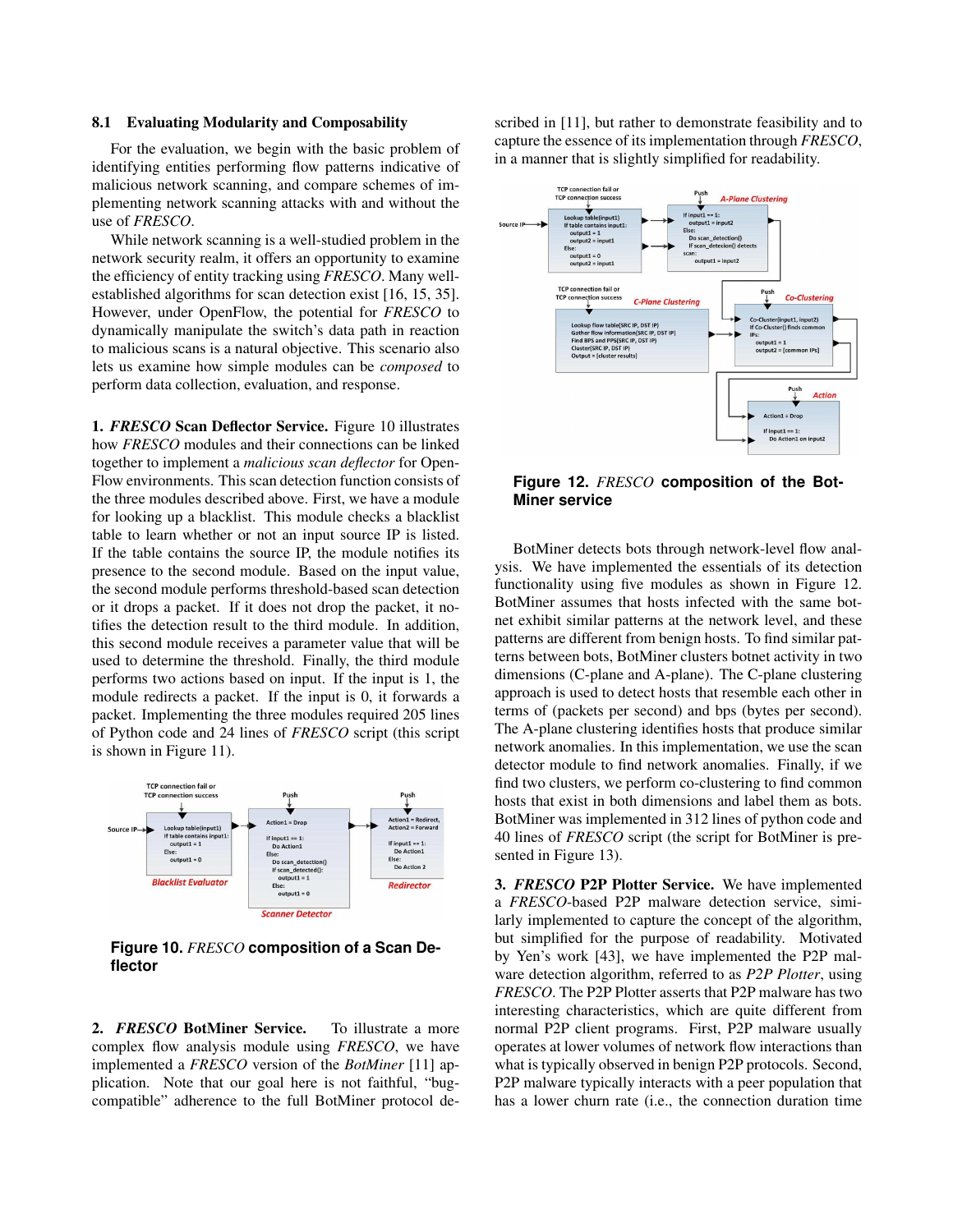

**Figure 13.** *FRESCO* **scripts illustrating composition of the BotMiner service**

of P2P plotters is longer than that of normal P2P clients). The algorithm operates by performing co-clustering, to find common hosts that exhibit both characteristics (i.e., low volume and low churn rate).



**Figure 14.** *FRESCO* **composition of the P2P Plotter**

We have implemented this essential functionality of the P2P Plotter algorithm as a 4-module *FRESCO* script, which is shown in Figure 14. This involved 227 lines of Python code and 32 lines of *FRESCO* script. The script for the P2P Plotter is illustrated in Figure 15. The reuse of modules (i.e., CrossCluster and ActionHandler, from the BotMiner service implementation is noteworthy, highlighting the reuse potential of *FRESCO* modules.

### 8.2 Comparing *FRESCO* Applications with Non-*FRESCO* Detectors

Network anomaly detection approaches, e.g., TRW [16], have been well-studied and are commonly used as a complement to signature-based detection systems in traditional networks. While these approaches may be instantiated as software programs or in hardware devices, the common practice is to implement them as stand-alone software programs. (We envision that the *FRESCO* development environment may be similarly used for rapid prototyping and evaluation of certain anomaly detection algorithms in Open-Flow networks.)

To highlight the advantages of *FRESCO*, we first choose an open-source network anomaly detection system and then replicate identical functionality using *FRESCO*. Specifically, we compare *FRESCO* with a recently published work [24], where the authors implemented popular network anomaly detection algorithms such as TRW-CB [34] and Rate Limit [39] as applications running on an OpenFlow network controller. We re-implement the same algorithms (i.e., TRW-CB and Rate Limit) using existing *FRESCO* modules and the *FRESCO* scripting language. We provide a comparison in Table 2, in terms of the number of lines of source code, to demonstrate the utility of the *FRESCO* development environment.

As summarized in Table 2, prior work [24] makes the case that its OpenFlow application implementation is slightly simpler than the standard implementation (i.e., the source code for the OpenFlow implementation is roughly 70% to 80% the length of the standard implementation). Using *FRESCO*, we are able to realize similar functionality with an order of magnitude fewer lines of code. That is, we have implemented the identical TRW-CB function with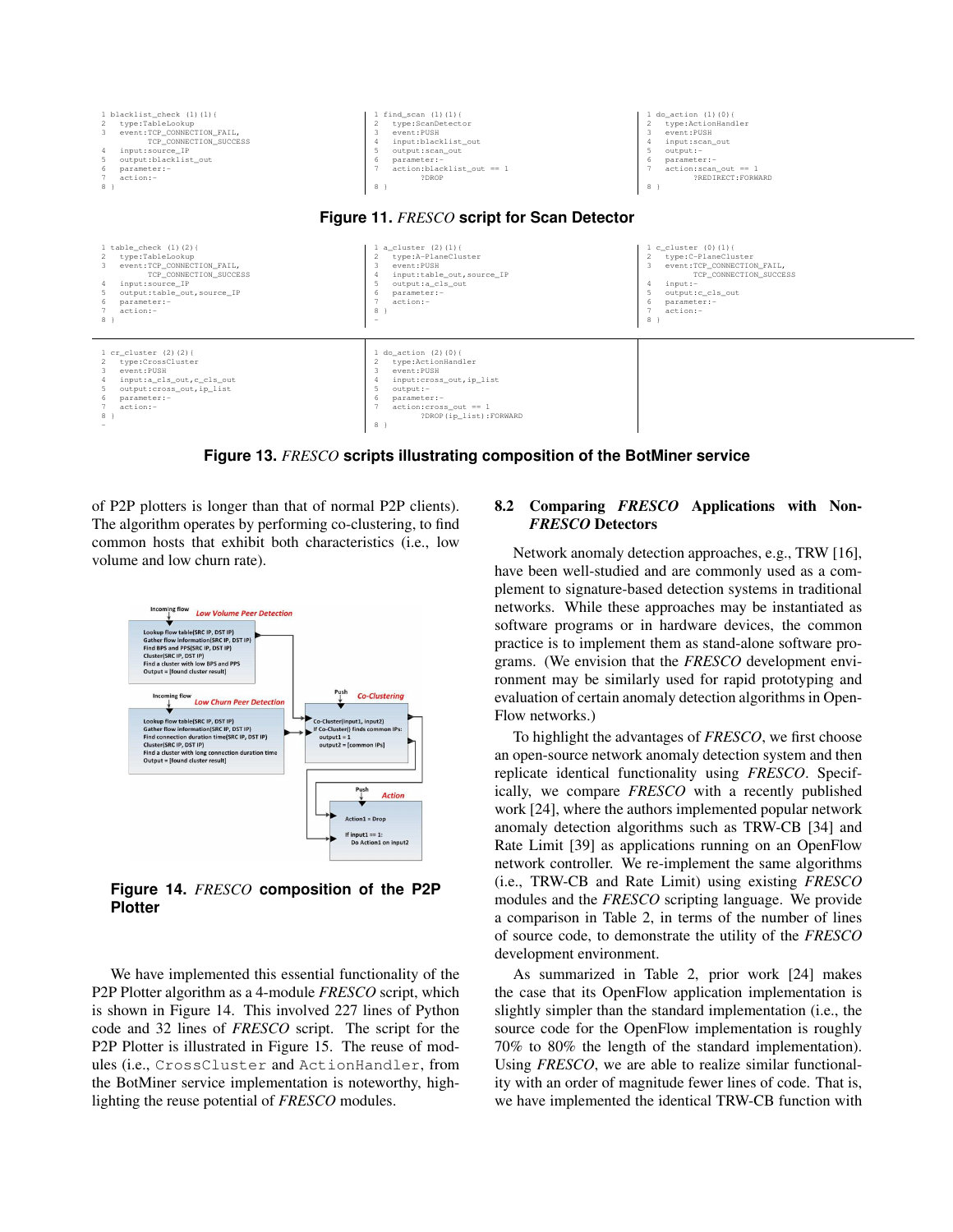

**Figure 15.** *FRESCO* **scripts illustrating composition of the P2P Plotter**

66 lines of code (58 lines of Python and 8 lines of *FRESCO* script) and the rate limiting function with 69 lines of code (61 lines of Python and 8 lines of *FRESCO* script). These two examples represent 6% to 7% of the length of their standard implementations, and less than 9% of the recently published OpenFlow implementation.

|            | Implementation |                      |               |  |  |
|------------|----------------|----------------------|---------------|--|--|
| Algorithms | Standard       | OpenFlow application | <b>FRESCO</b> |  |  |
| TRW-CB     | 1.060          | 741                  | $66(58+8)$    |  |  |
| Rate Limit | 991            | 814                  | $69(61+8)$    |  |  |

**Table 2. Source code length for standard, OpenFlow and** *FRESCO* **implementations of the TRW-CB and Rate Limit anomaly detection algorithms**

#### 8.3 Measuring and Evaluating *FRESCO* Overhead

*FRESCO* Application Layer Overhead. We compare the flow setup time of NOX flow generation with five other *FRESCO* applications and summarize the results in Table 3. To measure this, we capture packets between NOX and the OpenFlow switch, and measure the round trip required to submit the flow and receive a corresponding flow constraint. We observe that *FRESCO* applications require additional setup time in the range of 0.5 milliseconds to 10.9 milliseconds.<sup>2</sup>

|              | NOX   | Simple<br>Flow<br>Tracker | Simple<br>Scan<br>Detector | <b>Threshold</b><br>Scan<br>Detector | <b>BotMiner</b><br>Detector | P?P<br>Plotter |
|--------------|-------|---------------------------|----------------------------|--------------------------------------|-----------------------------|----------------|
| Time<br>(ms) | 0.823 | 1.374                     | 2.461                      | 7.196                                | 15.421                      | 11.775         |

### **Table 3. Flow setup time comparison of NOX with five** *FRESCO* **applications**

Resource Controller Overhead. The resource controller component monitors switch status frequently and removes old flow rules to reclaim space for new flow rules, which will be enforced by *FRESCO* applications. This job is performed by *FRESCO*'s garbage collector, a subcomponent of the resource controller, which we test under the following scenario. First, we let non-*FRESCO* applications enforce 4,000 flow rules to an OpenFlow network switch. In this case, we assume that the maximum size of the flow table in the switch is 4,000, and we set the threshold value( $\theta$ ) for garbage collection as 0.75 (i.e., if the capacity of a flow table in a switch is  $\leq 75\%$ , we run the garbage collector). Our test results, shown in Figure 16, demonstrate that the garbage collector correctly implements its flow eviction policy.



**Figure 16. Operation of** *FRESCO* **garbage collector**

# 9 Related Work

The OpenFlow standard has as its roots on a rich body of work on control-flow separation and clean-slate design of the Internet (e.g., [6], [10]). SANE [7] and Ethane [6] propose new architectures for securing enterprise networks. The SANE [7] protection layer proposes a fork-lift (cleanslate) approach for upgrading enterprise network security that introduces a centralized server, i.e., domain controller, to authenticate all elements in the network and grant access

<sup>2</sup>These setup times were measured on mininet, which is an emulated environment running on a virtual machine. If we use a more powerful host for the controller, which is the common case in an OpenFlow network, this setup time will be reduced significantly.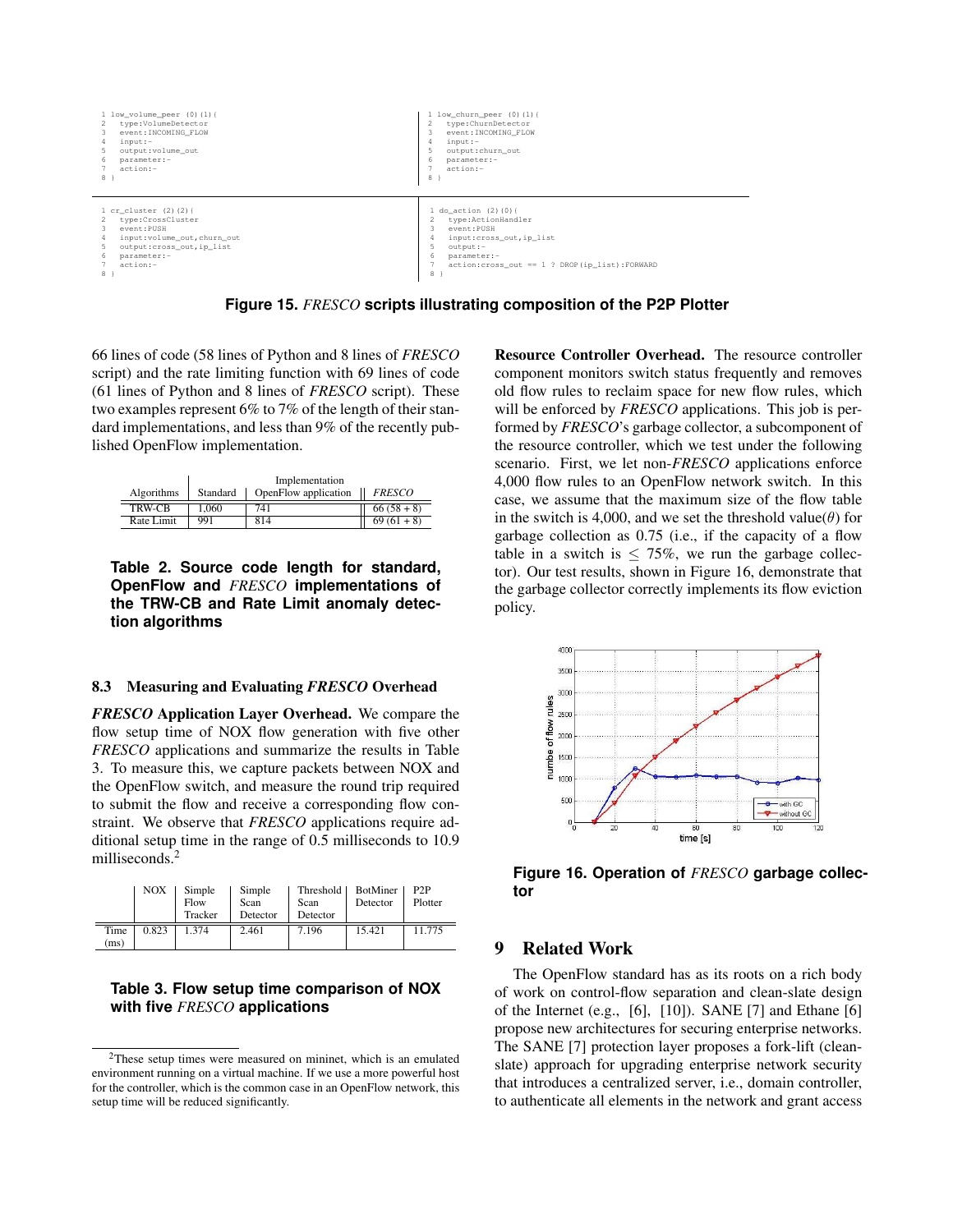to services in the form of capabilities that are enforced at each switch. Ethane [6] is a more practical and backwardscompatible instantiation of SANE that requires no modification to end hosts. Both studies may be considered as catalysts for the emergence of OpenFlow and software-defined networking.

*FRESCO* is built over the foundations laid by these studies and shares a common objective with these systems in that it seeks to improve enterprise security using programmable network elements. However, *FRESCO* emphasizes composable security, and applications that it enables are much more sophisticated than simple access control policies. In addition, the *FRESCO* SEK focuses on providing continued enforcement of potentially conflicting flow constraints imposed by FRESCO and other OF applications. Thus, we consider our work as greatly complementary to existing studies such as SANE and Ethane.

*FRESCO*'s focus is on the development of a holistic platform for specifying and developing OF security applications and enforcement of security constraints generated by these applications. Prior work has addressed a part of this problem, i.e., development of new languages for specifying security policies. Nettle [40] is a new language for managing OF switches that is based on functional reactive programming. Frenetic [9] and Procera [41] provide declarative query language frameworks for managing distributed OF switches, describing high-level packet-forwarding and specifying network policies. The OpenSAFE system provides a language framework for enabling redirection of traffic to network monitoring devices [3]. In contrast to these languages, the *FRESCO* development environment is specialized to serve the needs of security applications. Specifically, *FRESCO* applications issue high-level security directives (e.g., REDIRECT, QUARANTINE, MIRROR), which are then translated into OF-specific commands by the script-tomodule translator. In addition, *FRESCO* applications require aggregate session and flow state information as well as directives for asynchronous delivery of switch state information that is unavailable in standard OF environments. Applications such as Random Host Mutation [14] are additional motivating examples of candidate OF security applications whose development may be accelerated using *FRESCO*.

The *FRESCO* security enforcement kernel is informed by prior research focused on testing or verifying firewall and network device configuration [36, 8, 21, 22, 2, 42, 1], e.g., using Firewall Decision Diagrams (FDDs) [21] or test case generators [36, 8]. These studies do not deal with dynamic networks. More recently, *header space analysis* was proposed, which is a generic framework to express various network misconfigurations and policy violations [17]. While HSA can in theory deal with dynamic networks, the *FRESCO* SEK differs in that it is specialized to deal with specific policy violations by OF applications, rule conflict detection, and dynamic flow tunneling. Veriflow proposes

to slice the OF network into equivalence classes to efficiently check for invariant property violations [18]. The alias set rule reduction algorithm used by *FRESCO* SEK is complementary to this approach.

We build our system on NOX, which is an open-source OF controller [13]. However, our methodology could be extended to other architectures like Beacon [30], Maestro [4], and DevoFlow [26]. FlowVisor is a platform-independent OF controller that uses network slicing to separate logical network planes, allowing multiple researchers to run experiments safely and independently in the same production OpenFlow network [37]. Our work differs from FlowVisor in several ways. First, FlowVisor cares primarily about non-interference *across* different logical planes (slices) but does not instantiate network security constraints *within* a slice. It is possible that an OF application uses packet modification functions resulting in flow rules that are applied across multiple network switches within the same slice. In such cases, we need a security enforcement kernel to resolve conflicts as described in Section 5. Second, although FlowVisor improves security by separating the OF network into logical planes, it does not provide analogous capabilities to *FRESCO* for building additional security applications.

The need for better policy validation and enforcement mechanisms has been touched on by prior and concurrent research efforts. NICE provides a model-checking framework that uses symbolic execution for automating the testing of OpenFlow applications [5]. The Resonance architecture enables dynamic access control and monitoring in SDN environments [27]. The FlowChecker system encodes OpenFlow flow tables into Binary Decision Diagrams (BDD) and uses model checking [1] to verify security properties. However, the evaluation of FlowChecker does not consider handling of *set* action commands, which we consider to be a significant distinguisher for OpenFlow networks. More recently, researchers have proposed developing language abstractions to guarantee consistency of flow updates in software-defined networks [32]. In contrast, our complementary work on the *FRESCO* security enforcement kernel is focused on detection of rule update conflicts and security policy violations. The Onix platform [20] provides a generalized API for managing a distributed control plane in Software Defined Networks. The techniques and the strategies developed in Onix for managing a distributed network information base are complementary and can be integrated into *FRESCO*.

### 10 Conclusion

Despite the success of OpenFlow, developing and deploying complex OF security services remains a significant challenge. We present *FRESCO*, a new application development framework specifically designed to address this problem. We introduce the *FRESCO* architecture and its integration with the NOX OpenFlow controller, and present sev-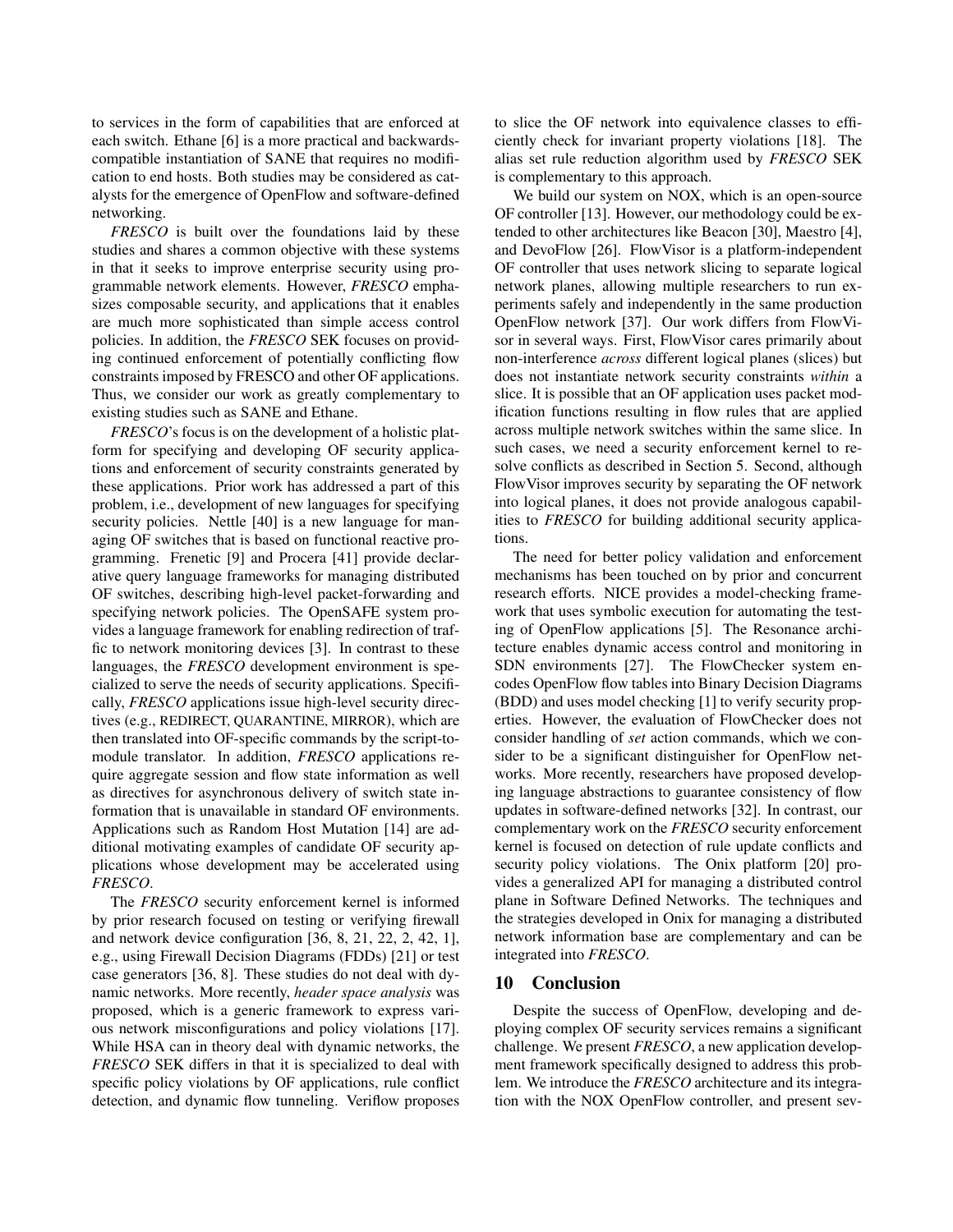eral illustrative security applications written in the *FRESCO* scripting language. To empower *FRESCO* applications with the ability to produce enforceable flow constraints that can defend the network as threats are detected, we present the *FRESCO* security enforcement kernel. Our evaluations demonstrate that *FRESCO* introduces minimal overhead and that it enables rapid creation of popular security functions with significantly (over 90%) fewer lines of code. We believe that *FRESCO* offers a powerful new framework for prototyping and delivering innovative security applications into the rapidly evolving world of software-defined networks. We plan to release all developed code as open source software to the SDN community.

# 11 Acknowledements

This material is based in part upon work supported by the Defense Advanced Research Projects Agency (DARPA) and the United States Air Force under Contract No. FA8750-11-C-0249, the Army Research Office under Cyber-TA Grant no. W911NF-06-1-0316, and the National Science Foundation under Grant no. CNS-0954096. All opinions, findings and conclusions or recommendations expressed herein are those of the author(s) and do not necessarily reflect the views of the U.S. Air Force, DARPA, U.S. Army Research Office, or the National Science Foundation. It is approved for Public Release, Distribution Unlimited.

### References

- [1] E. Al-Shaer and S. Al-Haj. FlowChecker: Configuration Analysis and Verification of Federated Openflow Infrastructures. In *Proceedings of the 3rd ACM Workshop on Assurable and Usable Security Configuration*, SafeConfig, pages 37–44, New York, NY, USA, 2010. ACM.
- [2] E. Al-shaer, W. Marrero, A. El-atawy, and K. Elbadawi. Network Configuration in A Box: Towards End-to-End Verification of Network Reachability and Security. In *The 17th IEEE International Conference on Network Protocols (ICNP)*, 2009.
- [3] J. R. Ballard, I. Rae, and A. Akella. Extensible and Scalable Network Monitoring Using OpenSAFE. In *INM/WREN*, 2010.
- [4] Z. Cai, A. L. Cox, and T. E. Ng. Maestro: A System for Scalable OpenFlow Control. In *Rice University Technical Report*, 2010.
- [5] M. Canini, D. Venzano, P. Peresini, D. Kostic, and J. Rexford. A NICE Way to Test OpenFlow Applications. In *Proceedings of NSDI*, 2012.
- [6] M. Casado, M. J. Freedman, J. Pettit, J. Luo, N. McKeown, and S. Shenker. Ethane: Taking Control of the Enterprise. In *Proceedings of ACM SIGCOMM*, 2007.
- [7] M. Casado, T. Garfinkel, M. Freedman, A. Akella, D. Boneh, N. McKeowon, and S. Shenker. SANE: A Protection Architecture for Enterprise Networks. In *Proceedings Usenix Security Symposium*, August 2006.
- [8] A. El-atawy, T. Samak, Z. Wali, E. Al-shaer, F. Lin, C. Pham, and S. Li. An Automated Framework for Validating Firewall

Policy Enforcement. Technical report, De-Paul University, 2007.

- [9] N. Foster, R. Harrison, M. Freedman, C. Monsanto, J. Rexford, A. Story, and D. Walker. Frenetic: A Network Programming Language. In *ACM SIGPLAN Inernational Conference on Functional Programming*, 2011.
- [10] A. Greenberg, G. Hjalmtysson, D. A. Maltz, A. Myers, J. Rexford, G. Xie, H. Yan, J. Zhan, and H. Zhang. A Clean Slate 4D Approach to Network Control and Management. In *Proceedings of ACM Computer Communications Review*, 2005.
- [11] G. Gu, R. Perdisci, J. Zhang, and W. Lee. BotMiner: Clustering Analysis of Network Traffic for Protocol- and Structure-Independent Botnet Detection. In *Proceedings of USENIX Security Symposium (Security'08)*, 2008.
- [12] G. Gu, P. Porras, V. Yegneswaran, M. Fong, and W. Lee. BotHunter: Detecting malware infection through ids-driven dialog correlation. In *Proceedings of the 16th USENIX Security Symposium (Security'07)*, August 2007.
- [13] N. Gude, T. Koponen, J. Pettit, B. Pfaff, M. Casado, N. McKeown, and S. Shenker. NOX: Towards an Operating System for Networks. In *Proceedings of ACM SIGCOMM Computer Communication Review*, July 2008.
- [14] J. H. Jafarian, E. Al-Shaer, and Q. Duan. OpenFlow Random Host Mutation: Transparent Moving Target Defense using Software-Defined Networking. In *Proceedings of ACM Sigcomm HotSDN Workshop*, 2012.
- [15] J. Jung, R. Milito, and V. Paxson. On the Adaptive Real-time Detection of Fast Propagating Network Worms. In *Proceedings of Conference on Detection of Intrusions and Malware and Vulnerability Assessment (DIMVA)*, 2007.
- [16] J. Jung, V. Paxson, A. Berger, and H. Balakrishnan. Fast Portscan Detection Using Sequential Hypothesis Testing. In *Proceedings of IEEE Symposium on Security and Privacy*, 2004.
- [17] P. Kazemian, G. Varghese, and N. McKeown. Header Space Analysis: Static Checking for Networks. In *Proceedings of NSDI*, 2012.
- [18] A. Khurshid, W. Zhou, M. Caesar, and P. B. Godfrey. Veri-Flow: Verifying Network-Wide Invariants in Real Time. In *Proceedings of ACM Sigcomm HotSDN Workshop*, 2012.
- [19] E. Kohler, R. Morris, B. Chen, J. Jannotti, and F. Kaashoek. The Click Modular Router. *ACM Transactions on Computer Systems*, August 2000.
- [20] T. Koponen, M. Casado, N. Gude, J. Stribling, L. Poutievski, M. Zhu, R. Ramanathan, Y. Iwata, H. Inoue, T. Hama, and S. Shenker. Onix: A Distributed Control Platform for Largescale Production Networks. In *The Symposium on Operating Systems Design and Implementation (NSDI)*, 2010.
- [21] A. Liu. Formal Verification of Firewall Policies. In *Proceedings of the 2008 IEEE International Conference on Communications (ICC)*, Beijing,China, May 2008.
- [22] A. Liu and M. Gouda. Diverse Firewall Design. *IEEE Transactions on Parallel and Distributed Systems (TPDS)*, 19(8), 2008.
- [23] N. McKeown, T. Anderson, H. Balakrishnan, G. Parulkar, L. Peterson, J. Rexford, S. Shenker, and J. Turner. Open-Flow: Enabling Innovation in Campus Networks. In *Proceedings of ACM SIGCOMM Computer Communication Review*, April 2008.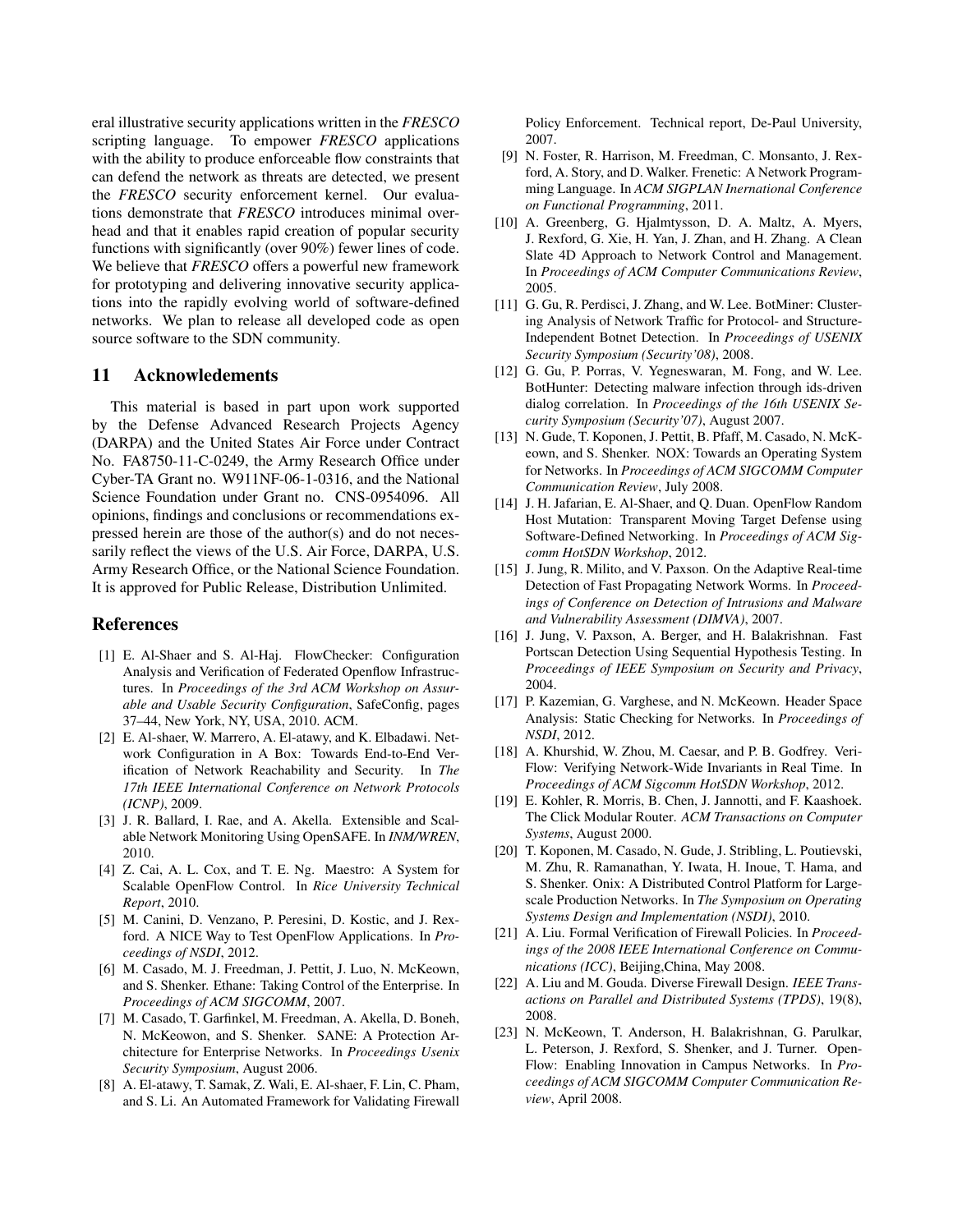- [24] S. A. Mehdi, J. Khalid, and S. A. Khayam. Revisiting Traffic Anomaly Detection Using Software Defined Networking. In *Proceedings of Recent Advances in Intrusion Detection*, 2011.
- [25] Mininet. Rapid Prototyping for Software Defined Networks. http://yuba.stanford.edu/foswiki/ bin/view/OpenFlow/Mininet/.
- [26] J. C. Mogul, J. Tourrilhes, P. Yalagandula, P. Sharma, A. R. Curtis, and S. Banerjee. DevoFlow: Cost-effective Flow Management for High Performance Enterprise Networks. In *Proceedings of the Ninth ACM SIGCOMM Workshop on Hot Topics in Networks*, 2010.
- [27] A. Nayak, A. Reimers, N. Feamster, and R. Clark. Resonance: Dynamic Access Control for Enterprise Networks. In *Proceedings of WREN*, 2009.
- [28] NMAP.ORG. Nmap: Open Source Network Discovery and Auditing Tool. http://nmap.org.
- [29] OpenFlow. OpenFlow 1.1.0 Specification. http://www. openflow.org/documents/openflow-spec-v1. 1.0.pdf.
- [30] OpenFlowHub. BEACON. http://www. openflowhub.org/display/Beacon.
- [31] P. Porras, S. Shin, V. Yegneswaran, M. Fong, M. Tyson, and G. Gu. A Security Enforcement Kernel for OpenFlow Networks. In *Proceedings ACM SIGCOMM Workshops on Hot Topics in Software Defined Networking (HotSDN)*, August 2012.
- [32] M. Reitblatt, N. Foster, J. Rexford, and D. Walker. Consistent Update for Software-Defined Networks: Change You Can Believe In! In *Under Submission*, 2011.
- [33] RFC4765. The intrusion detection message exchange format (idmef). http://www.ietf.org/rfc/rfc4765. txt.
- [34] S. Schechter, J. Jung, and A. Berger. Accuracy Improving Guidelines for Network Anomaly Detection Systems. In *Proceedings of International Symposium on Recent Advances Intrusion Detection*.
- [35] V. Sekar, Y. Xie, M. Reiter, and H. Zhang. A Multi-Resolution Approach for Worm Detection and Containment. In *Proceedings of International Conference on Dependable Systems and Networks (DSN)*, June 2006.
- [36] D. Senn, D. Basin, and G. Caronni. Firewall Conformance Testing. In *The 17th IFIP International Conference on Testing of Communicating Systems (TestCom)*, pages 226–241, 2005.
- [37] R. Sherwood, G. Gibb, K.-K. Yap, G. Appenzeller, M. Casado, N. McKeown, and G. Parulkar. Can the Production Network Be the Testbed. In *Proceedings of Operating System Design and Implementation*, 2010.
- [38] Snort. http://snort.org.
- [39] J. Twycross and M. M. Williamson. Implementing and testing a virus throttle. In *Proceedings of the USENIX Security Symposium*, 2003.
- [40] A. Voellmy and P. Hudak. Nettle: Functional Reactive Programming of OpenFlow Networks. In *Yale University Technical Report*, 2010.
- [41] A. Voellmy, H. Kim, and N. Feamster. Procera: A Language for High-Level Reactive Network Control. In *Proceedings of ACM Sigcomm HotSDN Workshop*, 2012.
- [42] G. Xie, J. Zhan, D. Maltz, H. Zhang, A. Greenberg,

G. Hjalmtysson, and J. Rexford. On Static Reachability Analysis of IP Networks. In *The 24th IEEE International Conference on Computer Communications (INFO-COM)*, pages 2170–2183, 2005.

[43] T.-F. Yen and M. K. Reiter. Are Your Hosts Trading or Plotting? Telling P2P File-sharing and Bots Apart. In *Proceedings of IEEE ICDCS*, 2010.

# A Appendix

#### A.1 FRESCO Security Enforcement Kernel

It is possible that the flow rules created by non-securityrelated OF applications conflict with the flow constraints distributed by *FRESCO* applications. A conflict arises when one or more flow rules would allow a flow from one end point to another that is specifically prohibited by a flow constraint rule produced by a *FRESCO* application. To manage *FRESCO* flow constraints and perform conflict evaluation, we introduce the *FRESCO* SEK as an embedded NOX extension.

Two main components of OpenFlow rules are match conditions and actions. The former specifies packet header fields that must match for the rule's associated actions to trigger. The *FRESCO* SEK maintains the set of active constraint rules produced by registered *FRESCO* modules. Constraint rules inserted into the *FRESCO* SEK *security constraints table* are considered active, and must be explicitly deactivated by a registered *FRESCO* module. Because non-*FRESCO* applications can publish flow rules that potentially violate *FRESCO*'s network security policy, The *FRESCO* SEK employs two protection mechanisms to prevent such violations. The first mechanism is *rule prioritization*, in which flow rules produced by *FRESCO* applications are published to the switch using the highest rule priority. This immediately overrides any active flow rules in the switch's flow table that may contradict *FRESCO*'s security policy. Second, the *FRESCO* SEK applies a conflict detection algorithm between each new flow rule and the security constraints table, rejecting the new flow rule if a conflict is detected. Conflict detection is performed in two passes: alias set rule reduction, and then rule set conflict evaluation.

A conflict can also happen between security constraints enforced by different *FRESCO* applications. In this case, the *FRESCO* SEK can still detect conflicts but it needs to determine which constraint should be enforced. By default, *FRESCO* SEK keeps the first enforced constraint (i.e., ignore following conflicted constraint), but it is easy to be configured by the administrators to apply other approaches (e.g., keep the last enforced constraint, or based on some priority settings).

#### A.1.1 Alias Set Rule Reduction

To detect conflicts between a candidate rule set and *FRESCO*'s constraint rule sets, the source and destination